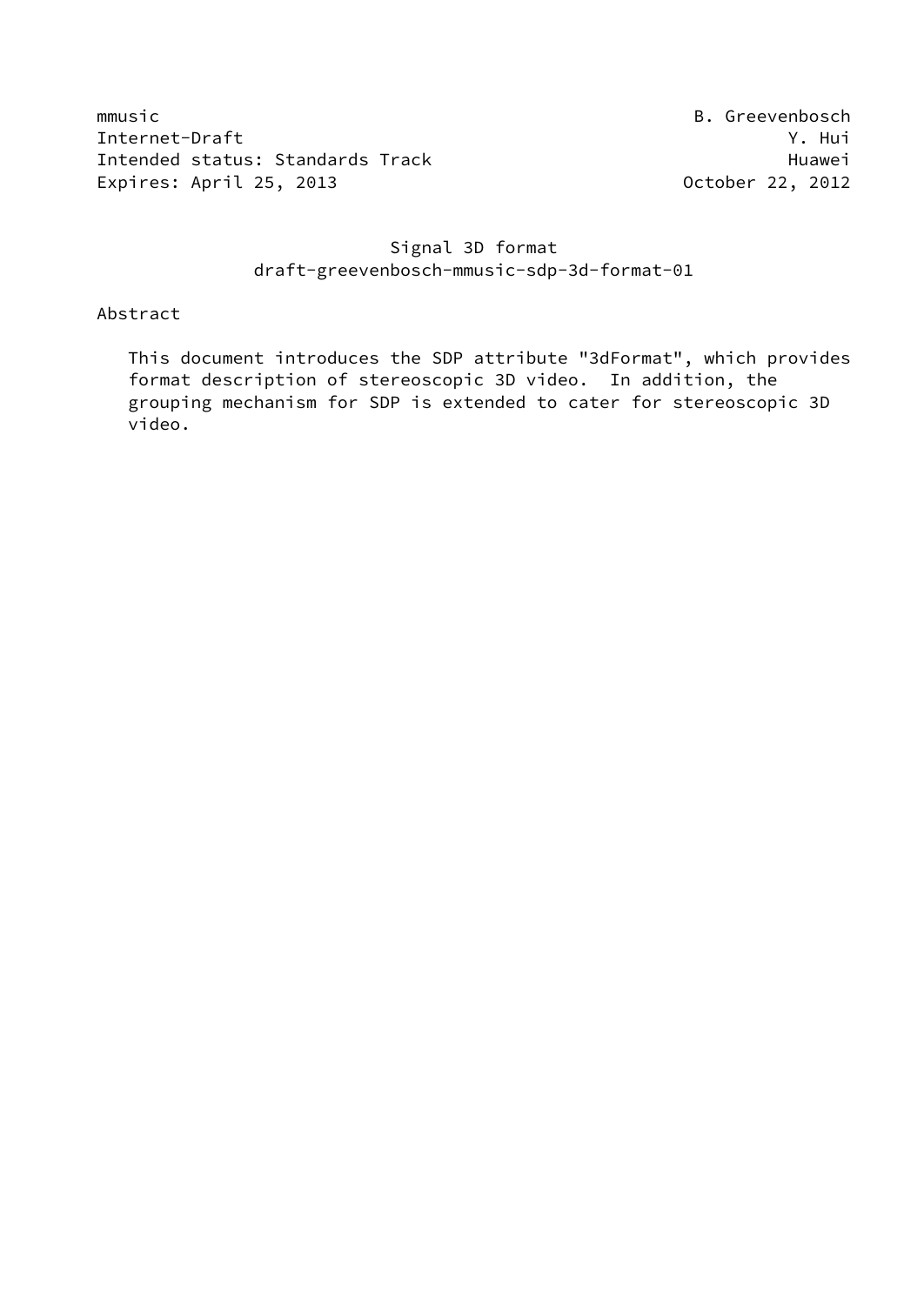Internet-Draft Signal 3D format October 2012

Note

 Discussion and suggestions for improvement are requested, and should be sent to mmusic@ietf.org.

Status of this Memo

 This Internet-Draft is submitted in full conformance with the provisions of [BCP 78](https://datatracker.ietf.org/doc/pdf/bcp78) and [BCP 79](https://datatracker.ietf.org/doc/pdf/bcp79).

 Internet-Drafts are working documents of the Internet Engineering Task Force (IETF). Note that other groups may also distribute working documents as Internet-Drafts. The list of current Internet- Drafts is at<http://datatracker.ietf.org/drafts/current/>.

 Internet-Drafts are draft documents valid for a maximum of six months and may be updated, replaced, or obsoleted by other documents at any time. It is inappropriate to use Internet-Drafts as reference material or to cite them other than as "work in progress."

This Internet-Draft will expire on April 25, 2013.

Copyright Notice

 Copyright (c) 2012 IETF Trust and the persons identified as the document authors. All rights reserved.

This document is subject to **[BCP 78](https://datatracker.ietf.org/doc/pdf/bcp78)** and the IETF Trust's Legal Provisions Relating to IETF Documents [\(http://trustee.ietf.org/license-info](http://trustee.ietf.org/license-info)) in effect on the date of publication of this document. Please review these documents carefully, as they describe your rights and restrictions with respect to this document. Code Components extracted from this document must include Simplified BSD License text as described in Section 4.e of the Trust Legal Provisions and are provided without warranty as described in the Simplified BSD License.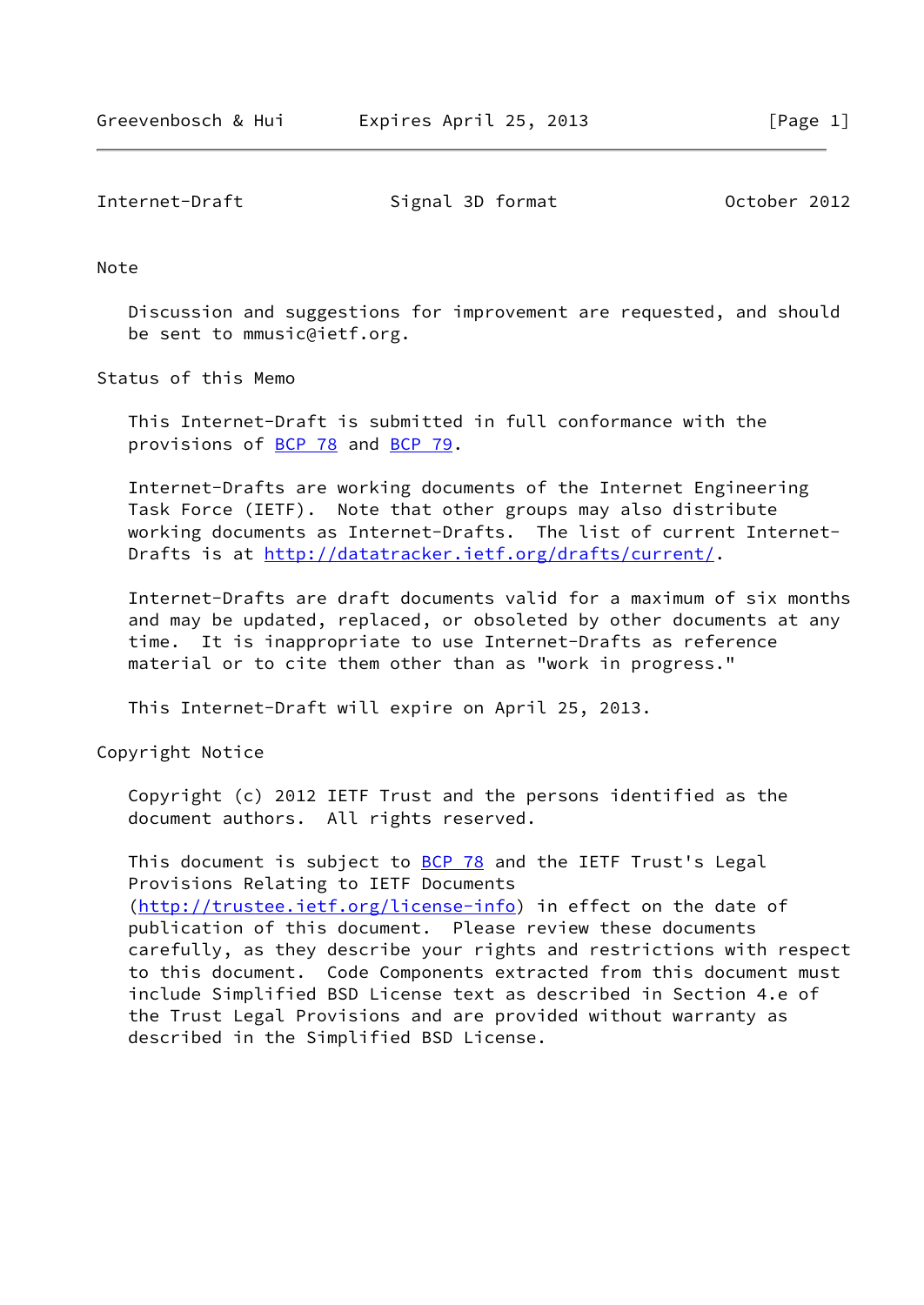Greevenbosch & Hui Fxpires April 25, 2013 [Page 2]

Internet-Draft Signal 3D format 6 0ctober 2012

# Table of Contents

| Requirements notation $\ldots \ldots \ldots \ldots \ldots \ldots \ldots$ |
|--------------------------------------------------------------------------|
|                                                                          |
|                                                                          |
|                                                                          |
| Combinations of attribute values and group usage $\underline{12}$        |
| SDP offer/answer with 3D support 14                                      |
| 8. SDP offer/answer without 3D support 16                                |
|                                                                          |
| <u>8.2</u> . 2D and auxiliary as a single stream $\cdots$ 16             |
| <u>8.3</u> . 2D and auxiliary as two separate streams $\ldots$ <u>16</u> |
| <u>8.4</u> . Simulcast of L- and R-views 17                              |
|                                                                          |
| One single frame compatible stream 18                                    |
|                                                                          |
| $9.3$ . C-stream and depth map stream 18                                 |
| $9.4$ . Stereoscopic 3D video with two different formats 19              |
| $\frac{10}{10}$ . Formal ABNF grammar of the "3dFormat" attribute 21     |
| 11. Security Considerations 22                                           |
|                                                                          |
|                                                                          |
| 12.2. "3DS" value for "group" semantics 24                               |
|                                                                          |
|                                                                          |
|                                                                          |
|                                                                          |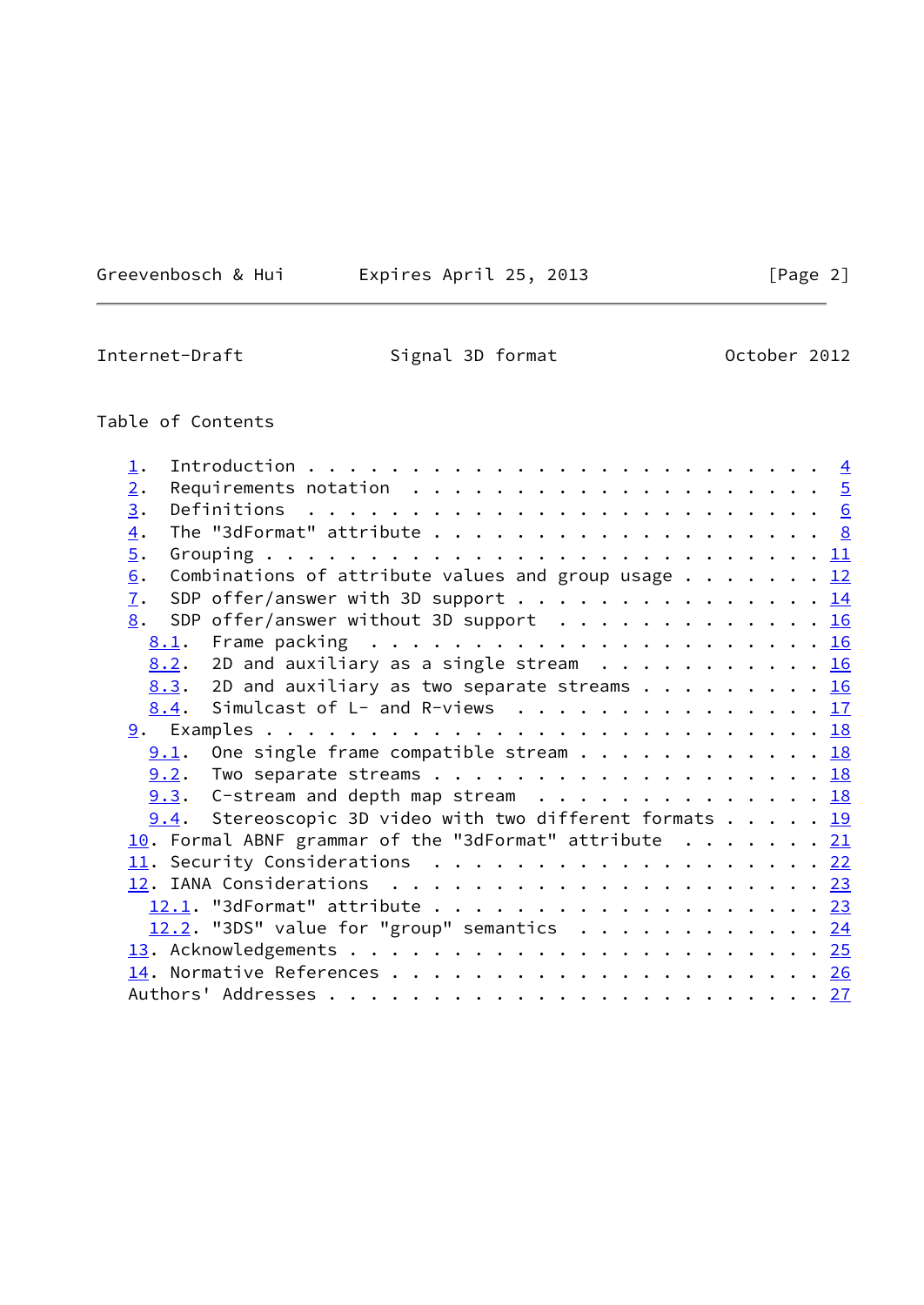Greevenbosch & Hui Expires April 25, 2013 [Page 3]

<span id="page-3-1"></span>

Internet-Draft Signal 3D format October 2012

### <span id="page-3-0"></span>[1](#page-3-0). Introduction

 In stereoscopic 3D multimedia applications, two views are displayed, one for the left eye and one for the right eye.

 There are various ways of formatting the views of Stereoscopic 3D video. Examples of 3D formats are frame packing (see  $[HDMIV1.4a]$  and [ISO/IEC 14496-10]) and the combination of 2D video and auxiliary data such as depth maps or parallax maps (for both, see [ISO/IEC 23002-3]). Stereoscopic 3D video may be carried over a single stream or over several streams, depending on its 3D format.

 In multimedia streaming applications, the Session Description Protocol (SDP) [\[RFC4566](https://datatracker.ietf.org/doc/pdf/rfc4566)] can be used to provide to the receiver sufficient information about the media streams, and to enable the receiver to join and participate in the session.

 This document defines an extension to SDP that provides sufficient information about the format of stereoscopic 3D video carried in the media stream(s). Before accessing the stream(s), the receiver can use the 3D format description from SDP to determine whether it has the capability to receive and render the stereoscopic 3D video content, and whether it can participate in the session.

 The mentioned SDP extension is a new SDP attribute "3dFormat", which provides the format description of stereoscopic 3D video. The design of the attribute is based on the following requirements, which are listed only for informational purposes: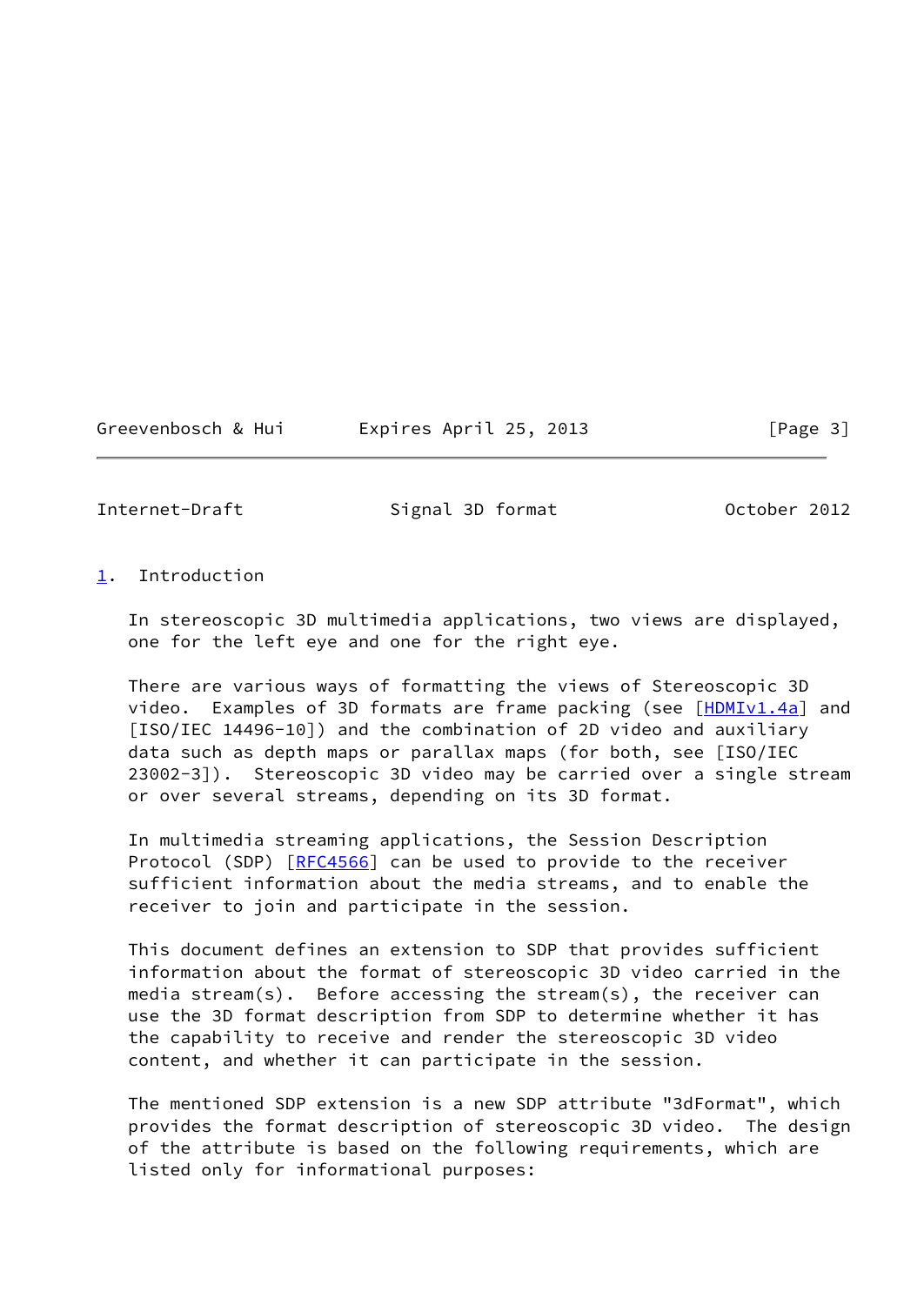- o It MUST be possible to signal that the left and right views are carried in a single stream, by the use of frame packing.
- o It MUST be possible to signal that 2D video and auxiliary video (such as depth maps) are carried in a single stream.
- o It MUST be possible to signal that the left and right views are carried in two separate streams.
- o It MUST be possible to signal that 2D video and auxiliary video (such as depth maps) are carried in separate streams.

 To bind multiple video streams that carry a single stereoscopic 3D video, this document also extends the SDP grouping mechanism from [\[RFC5888](https://datatracker.ietf.org/doc/pdf/rfc5888)].

| Greevenbosch & Hui | Expires April 25, 2013 | [Page 4] |
|--------------------|------------------------|----------|
|                    |                        |          |

<span id="page-4-1"></span>Internet-Draft Signal 3D format October 2012

<span id="page-4-0"></span>[2](#page-4-0). Requirements notation

 The key words "MUST", "MUST NOT", "REQUIRED", "SHALL", "SHALL NOT", "SHOULD", "SHOULD NOT", "RECOMMENDED", "MAY", and "OPTIONAL" in this document are to be interpreted as described in [\[RFC2119](https://datatracker.ietf.org/doc/pdf/rfc2119)].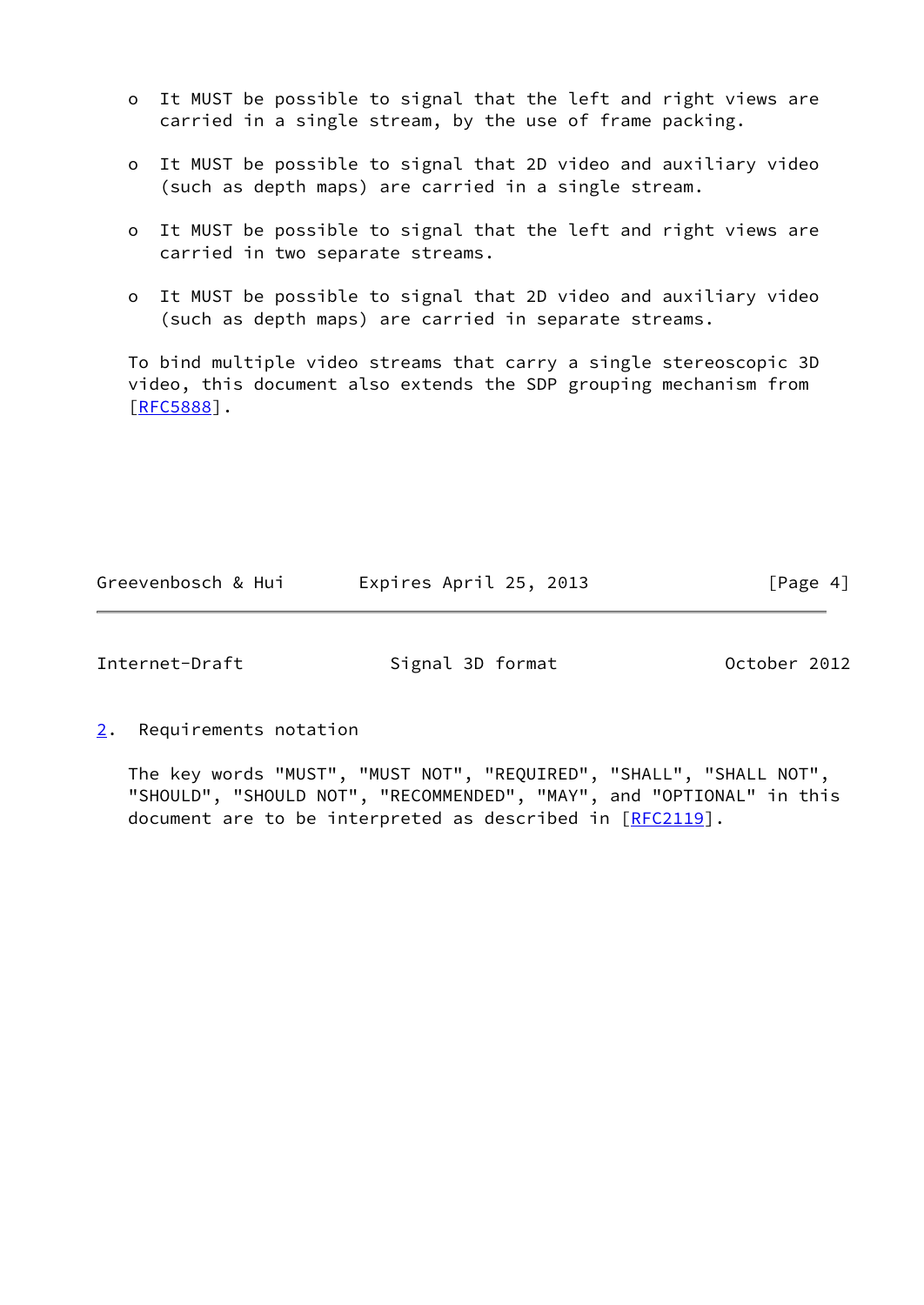| Greevenbosch & Hui | Expires April 25, 2013 | [Page 5] |
|--------------------|------------------------|----------|
|                    |                        |          |

<span id="page-5-1"></span>

| Internet-Draft | Signal 3D format | October 2012 |  |
|----------------|------------------|--------------|--|
|                |                  |              |  |

# <span id="page-5-0"></span>[3](#page-5-0). Definitions

 2D video Video that does not in itself contain depth or parallax information.

 auxiliary video A sequence of depth or parallax maps, which are used to add depth to 2D video.

# C-view

 The centre view: a visual entity as seen from a viewpoint between the left and right eyes. The C-view can be used to calculate the L- and R-views.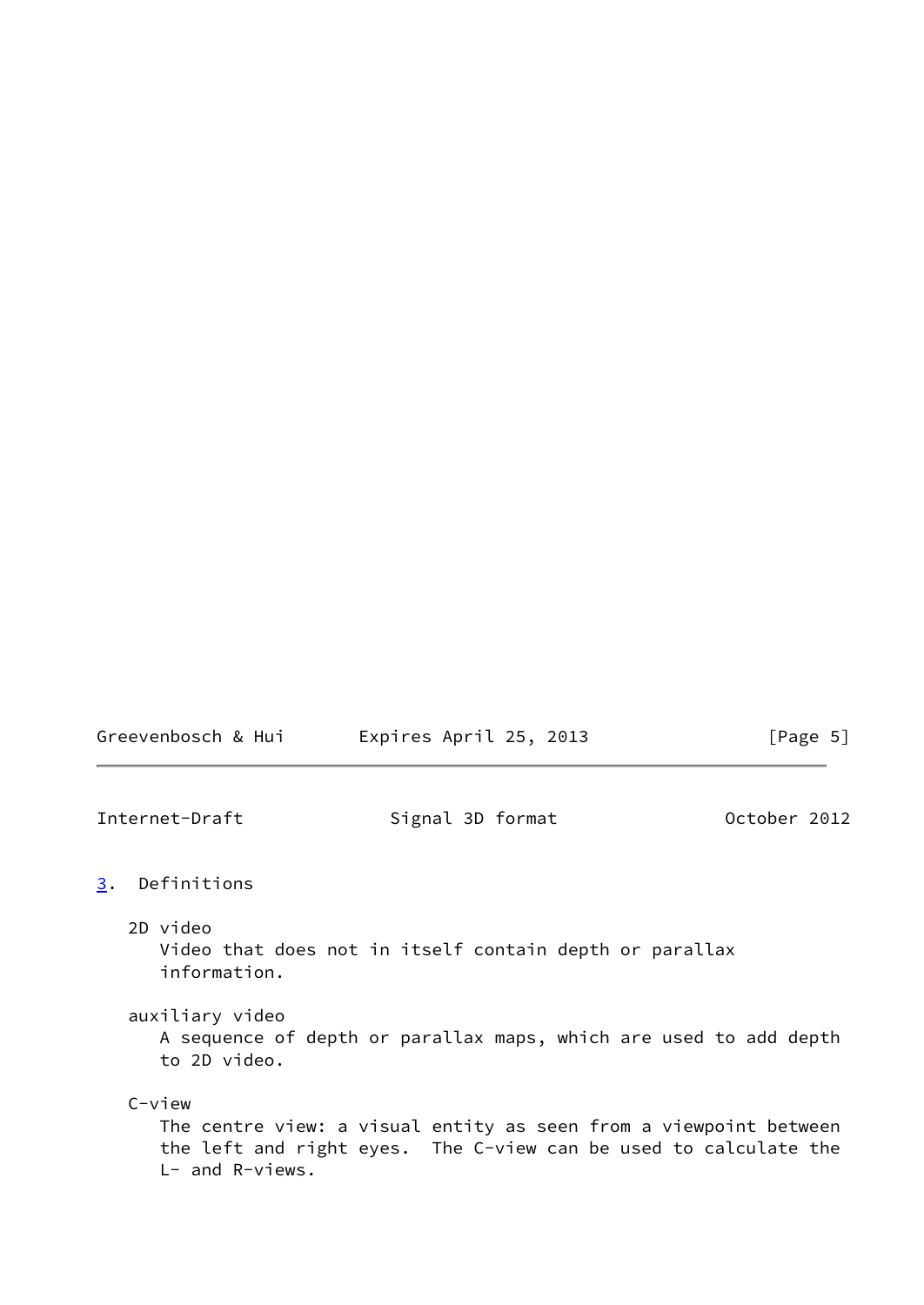### C-stream

A 2D video stream consisting of a sequence of C-views.

#### depth map

 A two dimensional map, each pixel of which defines the depth of one or more pixels in an associated 2D video frame.

depth map stream

 An auxiliary stream, which contains a sequence of depth maps. The depth map stream is synchronised with the associated 2D video stream.

### frame packing

 A format that packs the L- and R-views into a single 2D video stream. The packing may be done spatially, where each video frame is divided into sub-frames, one containing the L-view and one containing the R-view. The packing can also be done sequentially, where alternating video frames represent L- and R-views.

#### legacy answerer

An answerer (in the SDP offer/answer model [[RFC3264](https://datatracker.ietf.org/doc/pdf/rfc3264)]) that does not support the "3dFormat" attribute. The legacy answerer can be the streaming server or the streaming client, but is not compliant to this document.

### L-view

A visual entity that is to be projected to the left eye.

### L-stream

A 2D video stream consisting of a sequence of L-views.

| Expires April 25, 2013<br>Greevenbosch & Hui | [Page 6] |
|----------------------------------------------|----------|
|----------------------------------------------|----------|

Internet-Draft Signal 3D format October 2012

parallax map

 A two dimensional map, each pixel of which defines the parallax of one or more pixels in an associated 2D video frame.

#### parallax map stream

 An auxiliary stream, which contains a sequence of parallax maps. The parallax map stream is synchronised with the associated 2D video stream.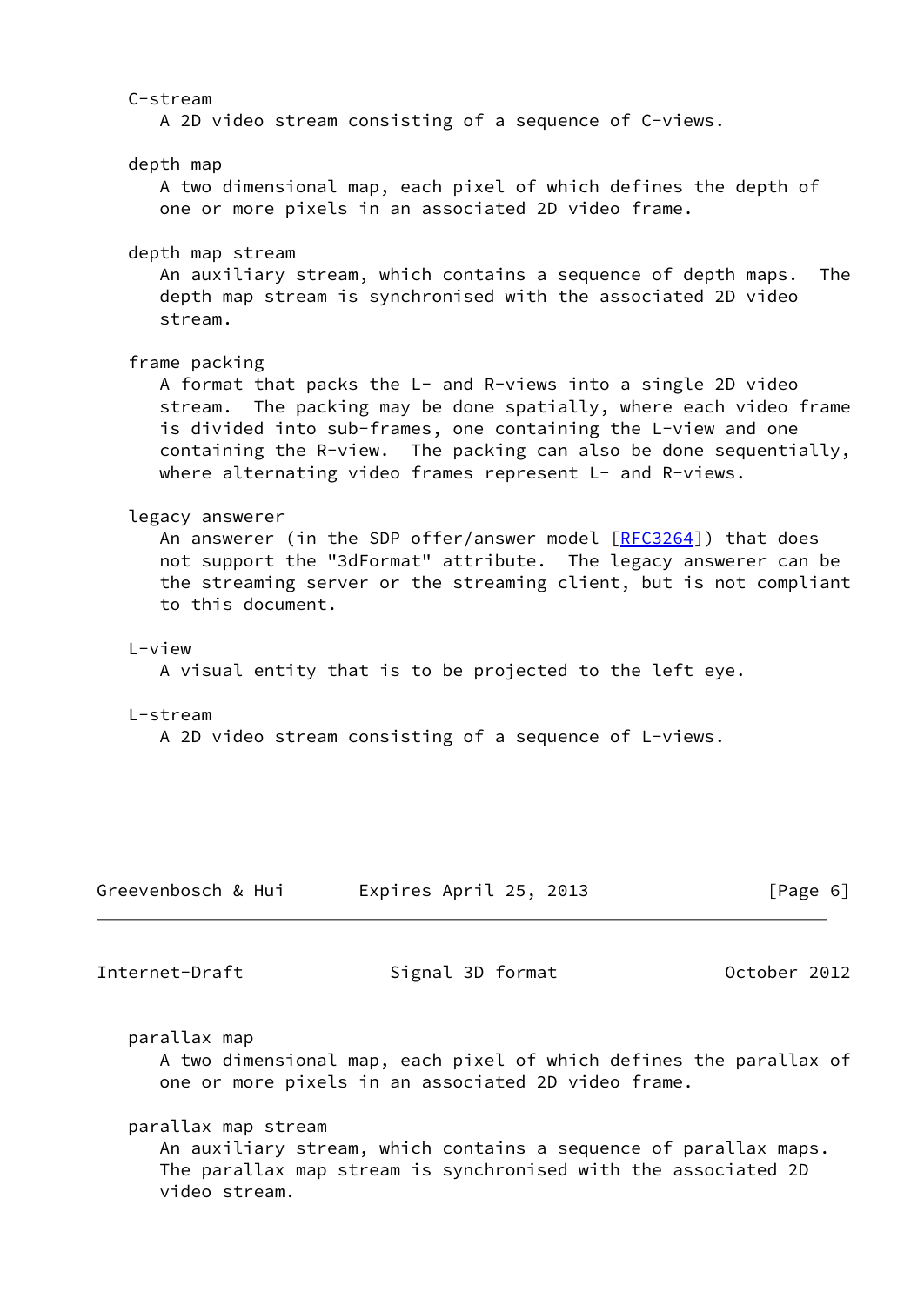R-view A visual entity that is to be projected to the right eye. R-stream A 2D video stream consisting of a sequence of R-views. stereoscopic 3D video The L- and R-streams, ready to be projected to the viewer's left and right eyes. sub-frame A part of a video frame.

Greevenbosch & Hui Fxpires April 25, 2013 [Page 7]

<span id="page-7-1"></span>

Internet-Draft Signal 3D format October 2012

<span id="page-7-0"></span>[4](#page-7-0). The "3dFormat" attribute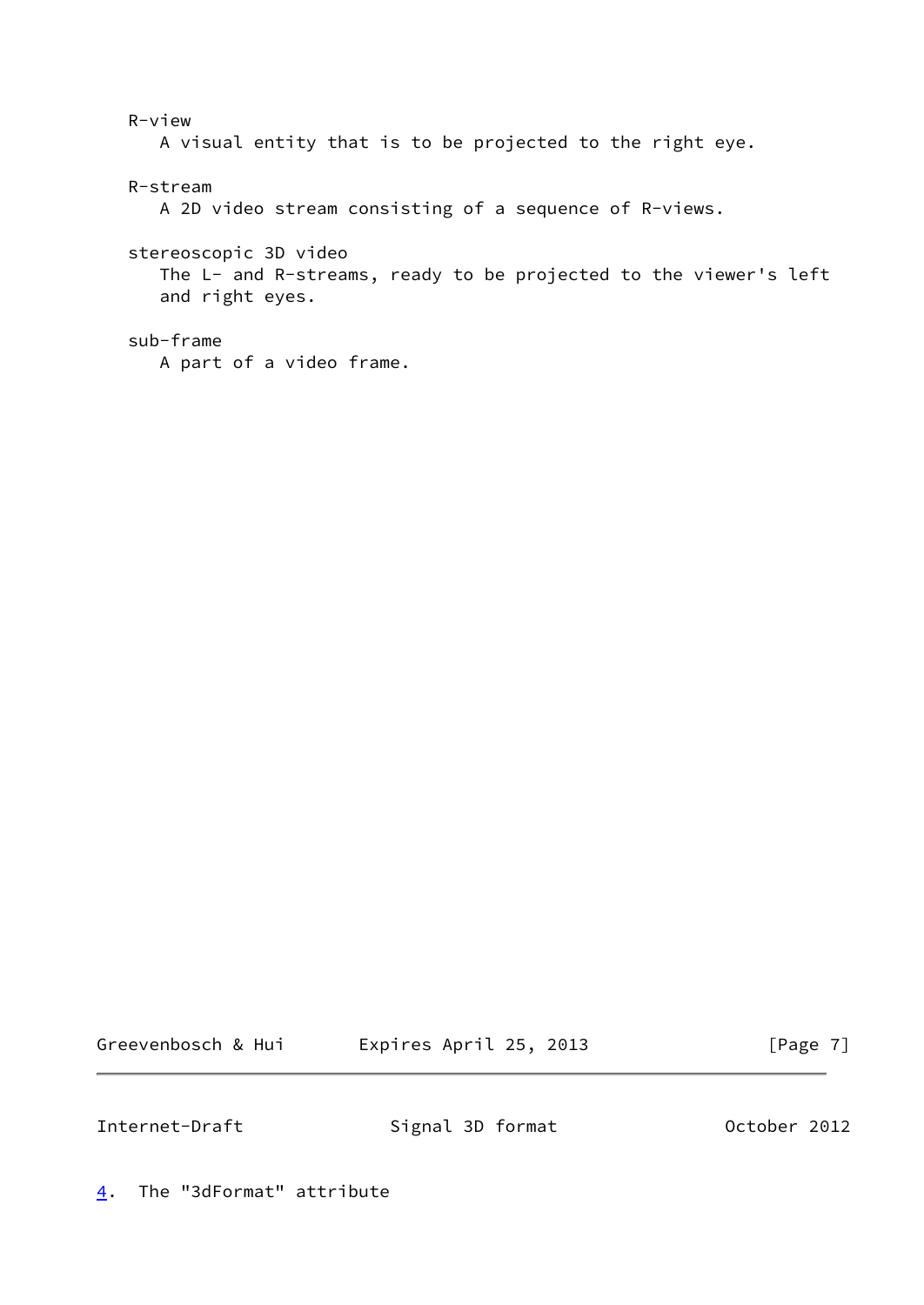The media-level SDP attribute "3dFormat" signals the format of stereoscopic 3D video. The attribute transfers this information through two parameters: one indicating the format type of the stereoscopic 3D video carried in the media stream(s), and the other indicating the type of the video component, which is a constituent element of the stereoscopic 3D video. The video component type depends on the format type of the stereoscopic 3D video. The syntax of the attribute is defined as follows:

a=3dFormat:<Format Type> <Component Type>

 The <Format Type> can have the following values (as indicated between the quotes):

"FP" Frame Packing

The L- and R-views are packed into a single stream. The packing may use a side-by-side, top-and-bottom, interleaved, checkerboard or frame sequential format.

"SC" Simulcast

The L- and R-streams are transmitted separately.

"2DA" 2D + auxiliary

 2D video and auxiliary data (such as depth maps or parallax maps) are transmitted. These can be transmitted in a single stream, as well as in two separate streams.

 The <Component Type> can have the following values (as indicated between the quotes):

 "C" Centre view The associated stream is a C-stream.

 "CD" centre view and depth map The associated stream contains both the C-view and depth map sequences.

 "ChB" Checkerboard The video frame consists of alternating pixels from the corresponding L- and R-views, as illustrated by Figure 1.

 "CP" Centre view and parallax map The associated stream contains both the C-view and parallax map sequences.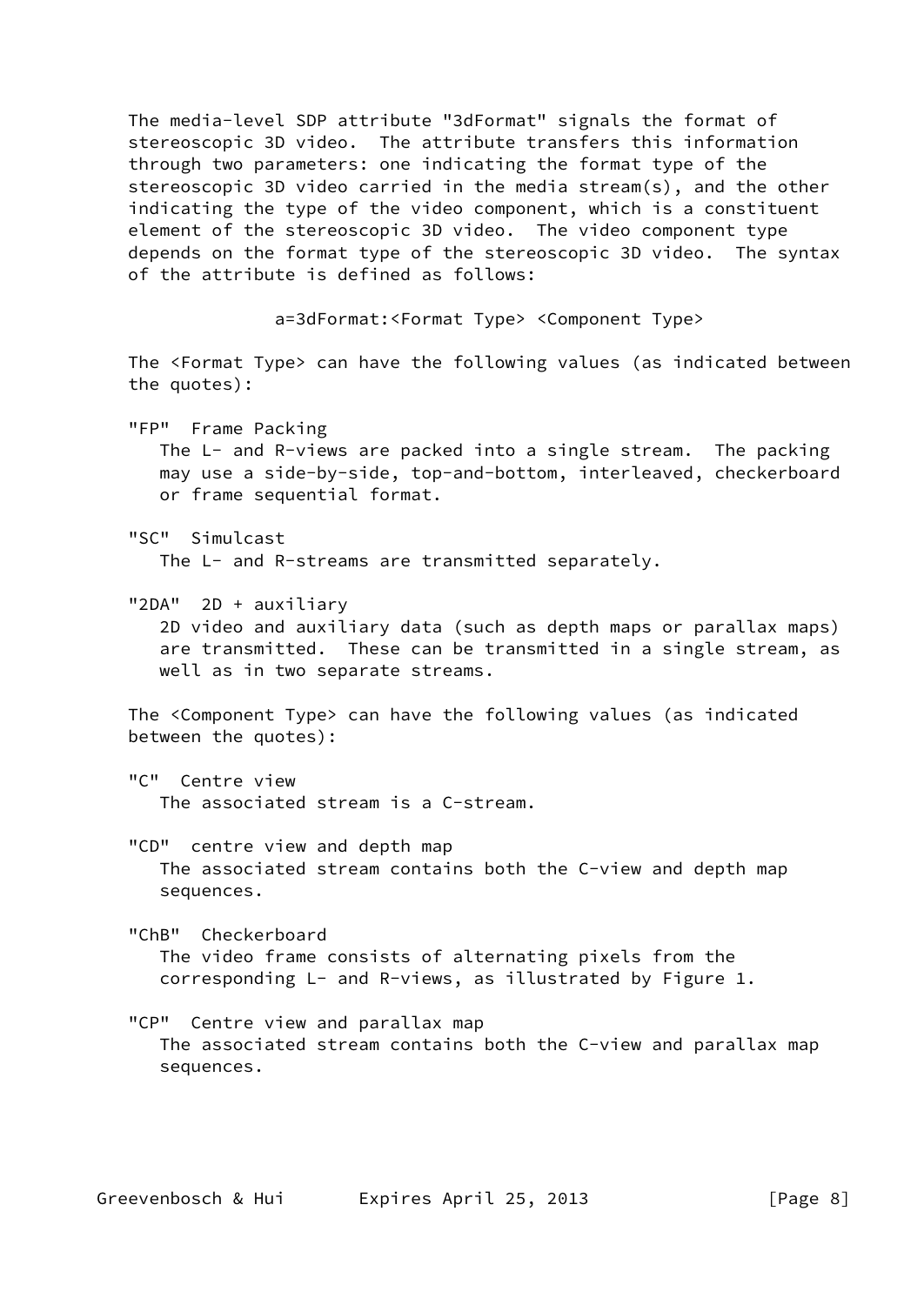Internet-Draft Signal 3D format October 2012 "D" Depth map The associated stream is a sequence of depth maps. "L" Left view The associated stream is the L-stream. "LD" Left view and depth map The associated stream contains both the L-view and depth map sequences. "LIL" Line Interleaved Each video frame consists of alternating scan lines from the L and R-views. "LP" Left view and parallax map The associated stream contains both the L-view and parallax map sequences. "P" Parallax map The associated stream is a sequence of parallax maps. "R" Right view The associated stream is the R-stream. "SbS" Side by Side Each video frame is divided in two equally sized sub-frames, spatially positioned side by side of each other. One sub-frame contains the L-view, whereas the other contains the R-view. "Seq" Frame Sequential The single video stream consists of alternating frames from the L and R-streams. Additional signalling, e.g. AVC SEI messages [ISO/IEC 14496-10], is needed to signal which frames contain L and which contain R-views. "TaB" Top and Bottom Each video frame is divided in two equally sized sub-frames, spatially positioned above each other. One sub-frame contains the L-view, whereas the other contains the R-view.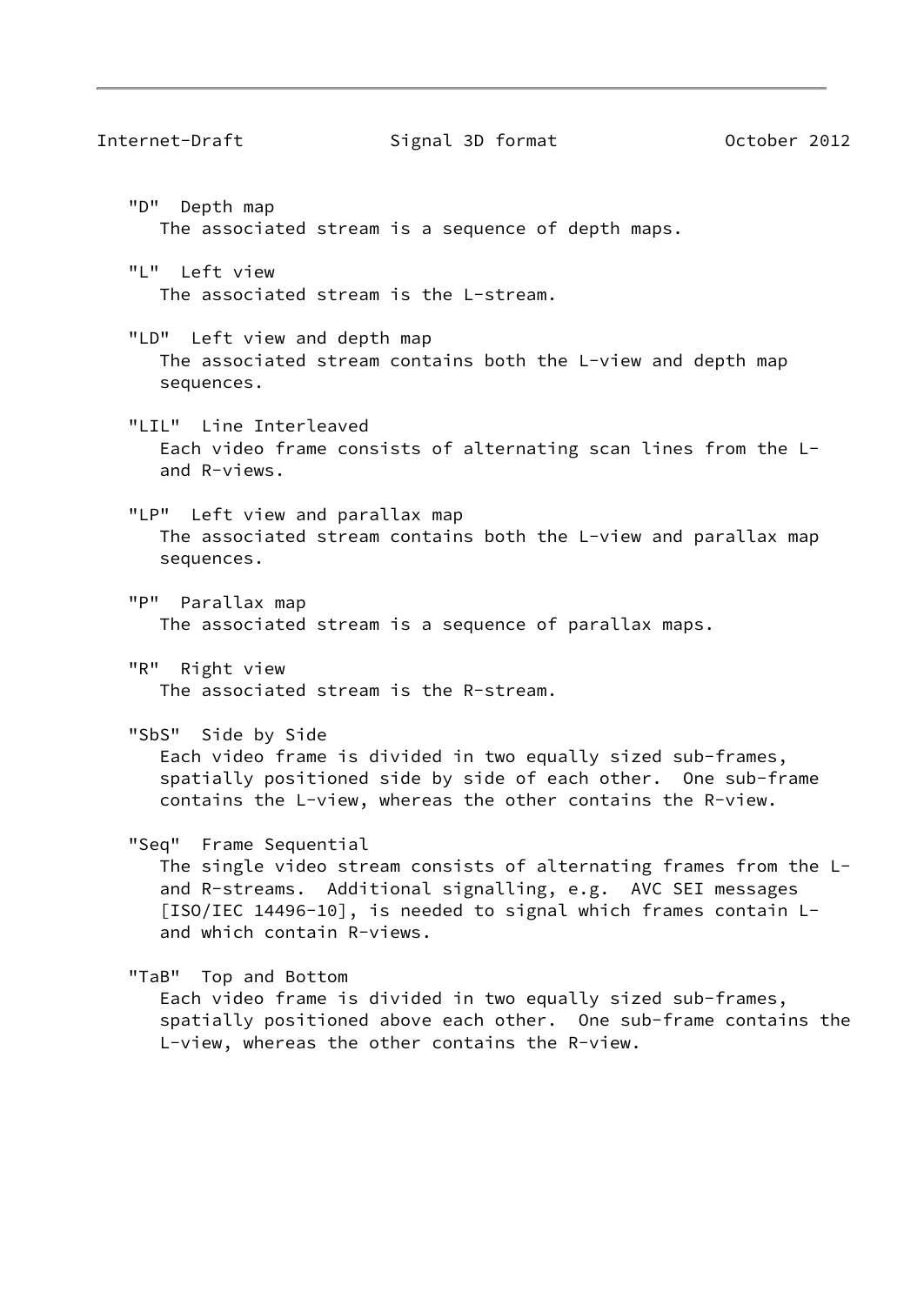Internet-Draft Signal 3D format October 2012

 +-+-+-+-+-+-+ |L|R|L|R|L|R| +-+-+-+-+-+-+ |R|L|R|L|R|L| +-+-+-+-+-+-+ |L|R|L|R|L|R| +-+-+-+-+-+-+

 The checkerboard pattern. The transmitted video frame is composed of pixels from the L- and R-views. Samples from the L-view are indicated with "L", whereas samples from the R-view are indicated with "R".

Figure 1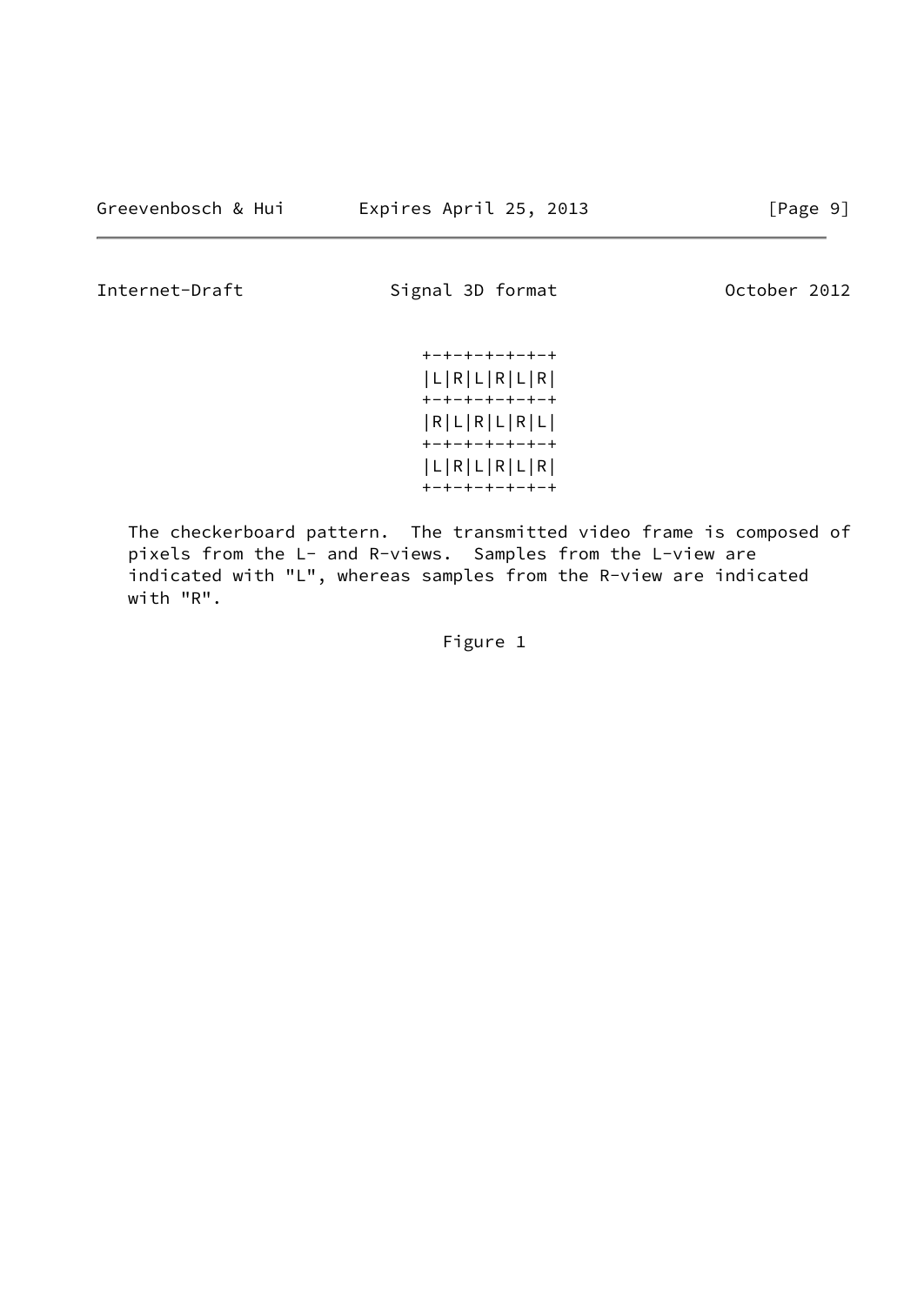Greevenbosch & Hui Fxpires April 25, 2013 [Page 10]

<span id="page-11-1"></span>

Internet-Draft Signal 3D format 6 October 2012

### <span id="page-11-0"></span>[5](#page-11-0). Grouping

 When multiple streams carry a single stereoscopic 3D video, (e.g. C-stream and parallax map, or separately transmitted L- and R-streams), the grouping mechanism from [\[RFC5888](https://datatracker.ietf.org/doc/pdf/rfc5888)] MUST be used.

 However, to cater for the special requirements of 3D signalling, the semantics are expanded:

group-attribute  $= "a=group: " semantics * (SP identification-tag)$  semantics = "LS" / "FID" / "3DS" / semantics-extension semantics-extension = token

 The grouping is needed when multiple streams carry a single stereoscopic 3D video. This is the case when the <format type> is "SC", or the <format type> is "2DA" and the 2D video and auxiliary data are transmitted as multiple streams. A group with the "3Ds" semantics is called a "3DS group".

 A 3DS group MUST NOT contain data that is (potentially) inconsistent with other data in the 3DS group:

- o A 3DS group MUST NOT contain both a parallax map stream and a depth map stream.
- o A 3DS group MUST NOT contain more than one parallax map stream.
- o A 3DS group MUST NOT contain more than one depth map stream.

o A 3DS group MUST contain at least one 2D video stream.

o If a 3GS group contains an L- and an R-stream, it MUST NOT contain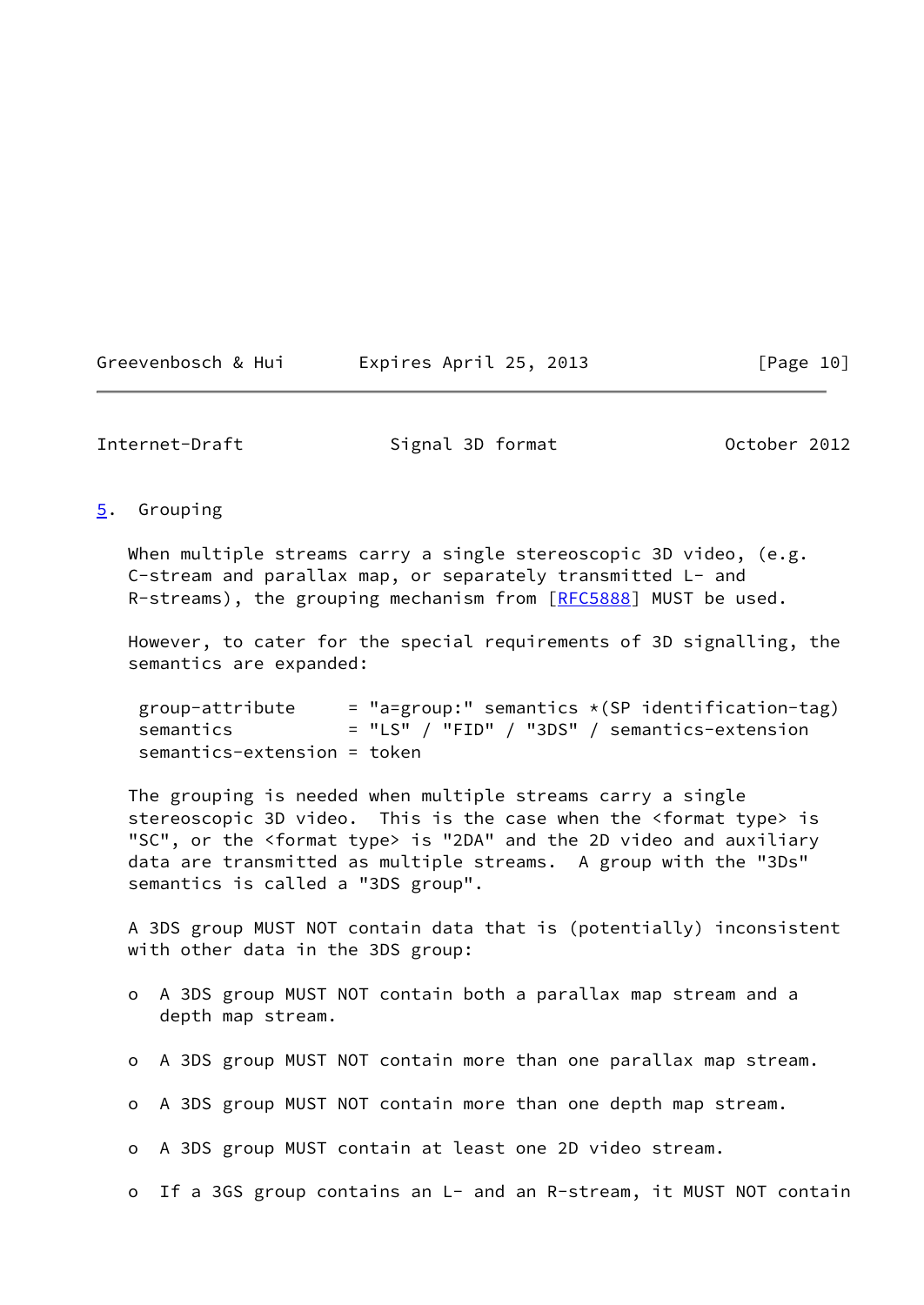a depth map or a parallax map.

- o If a 3DS group contains only one 2D video stream, it MUST also contain a parallax map stream or a depth map stream.
- o If a 3DS group contains a parallax map stream or a depth map stream, it MUST also contain a 2D video stream.

| Greevenbosch & Hui | Expires April 25, 2013 | [Page 11] |
|--------------------|------------------------|-----------|
|                    |                        |           |

<span id="page-12-1"></span>

| Internet-Draft | Signal 3D format | October 2012 |  |
|----------------|------------------|--------------|--|
|                |                  |              |  |

<span id="page-12-0"></span>[6](#page-12-0). Combinations of attribute values and group usage

 The following table summarises the possible combinations of attribute values and grouping:

|                        | FP | $\mathsf{SC}$ | 2DA         |
|------------------------|----|---------------|-------------|
| $\mathsf C$            |    |               | $D/P$ , 3DS |
| CD                     |    |               | Τ           |
| ChB                    | Τ  |               |             |
| $\mathsf{C}\mathsf{P}$ |    |               | Τ           |
| D                      |    |               | $C/L$ , 3DS |
| L                      |    | R,3DS         | $D/P$ , 3DS |
| LD                     |    |               | Τ           |
| LIL                    | Τ  |               |             |
| <b>LP</b>              |    |               |             |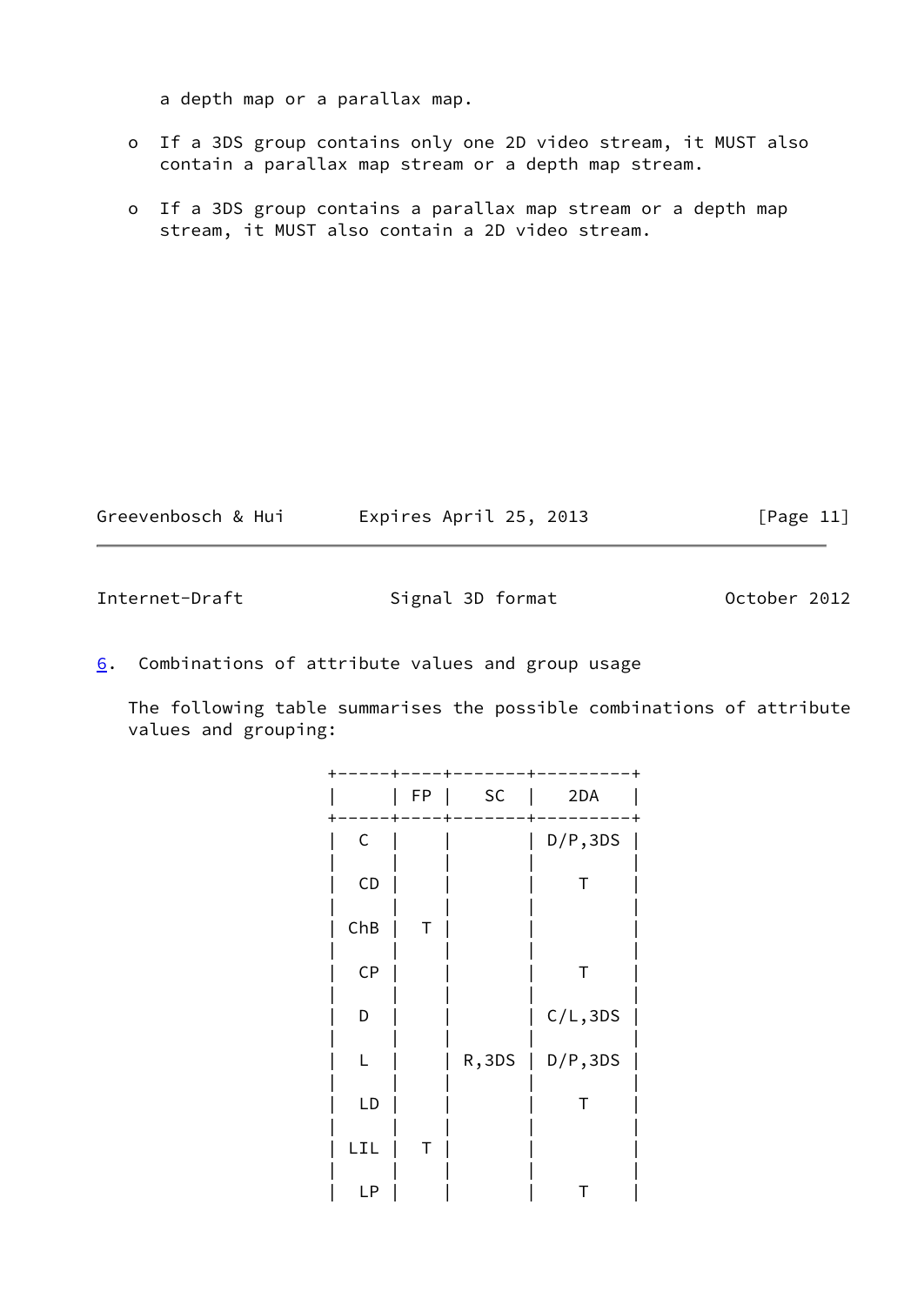| P   |    |       | $C/L$ , 3DS |
|-----|----|-------|-------------|
| R   |    | L,3DS |             |
| SbS | T. |       |             |
| Seq | Т  |       |             |
| TaB | Τ  |       |             |

The table is to be read as follows:

- o The columns indicate <Format Type> values, whereas the rows indicate <Component Type> values.
- o For one particular column, we denote the <Format Type> value by "FT" and the <Component Type> value by "CT".
- o When an entry in the table is empty, it means that the corresponding combination of FT and CT is not allowed.

| Greevenbosch & Hui | Expires April 25, 2013 | [Page 12] |
|--------------------|------------------------|-----------|
|                    |                        |           |

Internet-Draft Signal 3D format 6 October 2012

- o When an entry in the table contains a single <Component Type> value CTsec, it means that another stream with the <Component Type> value CTsec and the same <Format Type> value FT is needed.
- o When multiple <Component Type> values are listed, separated by a "/" symbol, only one secondary stream is needed, which must have one of the listed <Component Type> values, and the same <Format Type> value FT.
- o When an entry contains "3DS", it means that a 3DS group is needed.
- o When an entry in the table contains the letter "T" (true), it means that the corresponding combination FT and CT is allowed, that there is no required secondary stream, and that a 3DS group is not needed.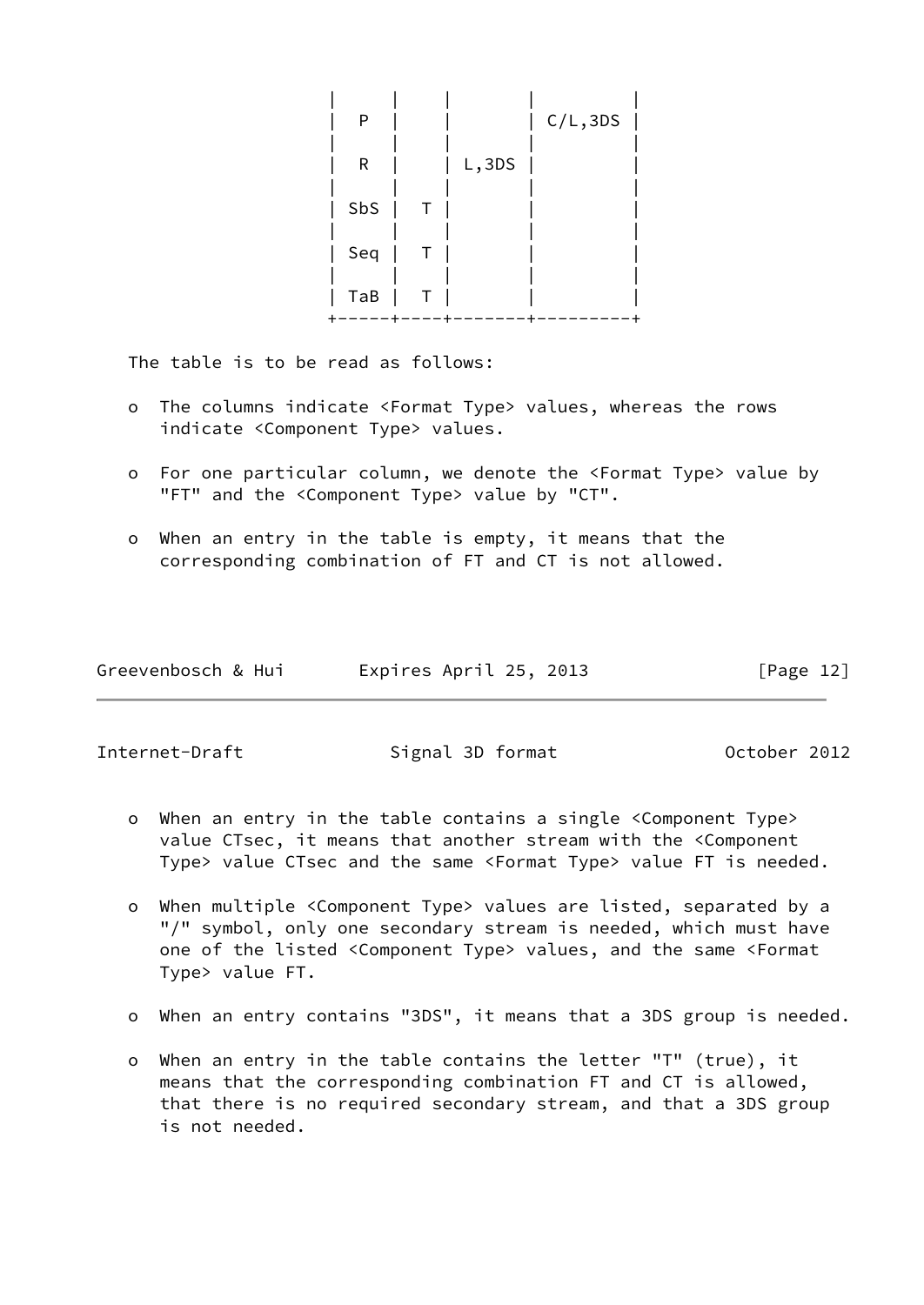Greevenbosch & Hui Fxpires April 25, 2013 [Page 13]

<span id="page-14-1"></span>Internet-Draft Signal 3D format October 2012

<span id="page-14-0"></span>[7](#page-14-0). SDP offer/answer with 3D support

This section describes how the SDP offer/answer model (see [[RFC3264\]](https://datatracker.ietf.org/doc/pdf/rfc3264)) can be used to negotiate the 3D format. It is assumed that both offerer and answerer are compliant to this document. The case where the answerer is a legacy answerer is described in [Section 8.](#page-17-0)

 An example where the SDP offer/answer model can be used to negotiate the 3D format, is the case where the offerer offers two representations of the same stereoscopic 3D video: one frame packed and one as L/R simulcast. In this case, the answerer can select the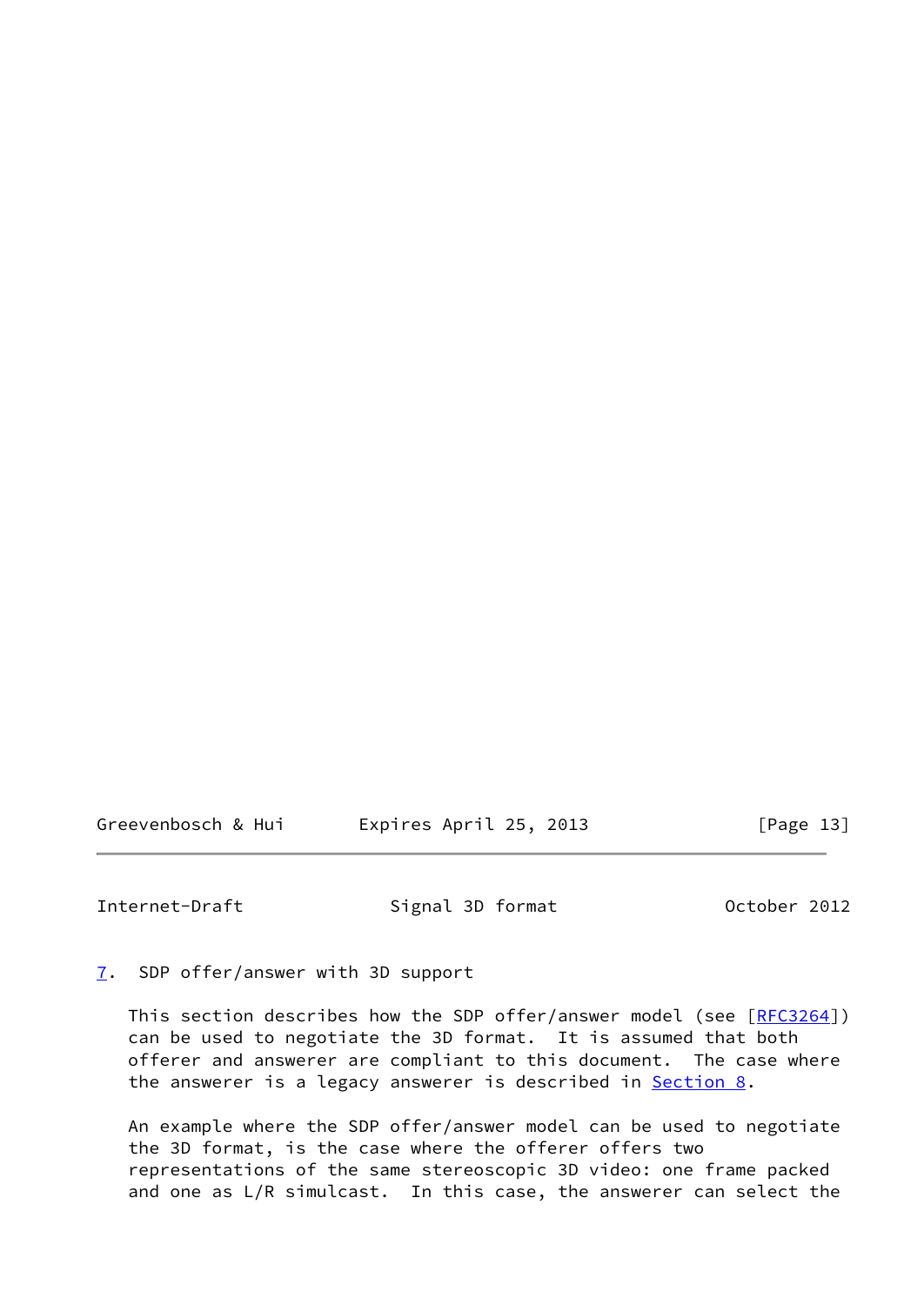format of its preference, according to its capabilities or as a trade-off between bandwidth and video quality.

 There may also be cases where the answerer prefers to receive a 2D version, even when it supports stereoscopic 3D video and the "3dFormat" attribute. For example, this might happen when the user prefers to watch without glasses this time.

The following statements apply for the answerer:

- o The answerer MUST NOT omit the "3dFormat" attribute for the accepted streams. The answerer MAY omit the "3dFormat" attribute for the rejected streams.
- o The answerer MUST NOT change the value of the "3dFormat" attribute. This means, that the answerer can only choose between the 3D formats advertised in the offer.
- o In case the offer contains simulcast of the L- and R-view, the answerer MAY choose just one view. In this case, it MUST select only that view. This means that the port number of the other view MUST be set to zero in the answer.
- o In case the offer contains a 2D stream and an auxiliary stream as separate streams, the answerer MAY choose only the 2D stream. In this case, it MUST select the 2D stream, and MUST NOT select the auxiliary stream. This means that the port number of the auxiliary stream MUST be set to zero in the answer.
- o In case the offer contains a 2D stream and an auxiliary stream as a single stream, the answerer MAY choose to reject the stream by setting the port number in the answer to zero.
- o In case of frame packing, if the answerer prefers not to have frame packing, it MUST reject the stream by setting the port number in the answer to zero.

| Greevenbosch & Hui | Expires April 25, 2013 |  | [Page 14] |
|--------------------|------------------------|--|-----------|
|--------------------|------------------------|--|-----------|

| Internet-Draft | Signal 3D format | October 2012 |
|----------------|------------------|--------------|
|----------------|------------------|--------------|

 o If the answerer selects multiple 3D formats, it MUST be prepared to send/receive (depending on whether it is a streaming server or client or both) associated streams simultaneously.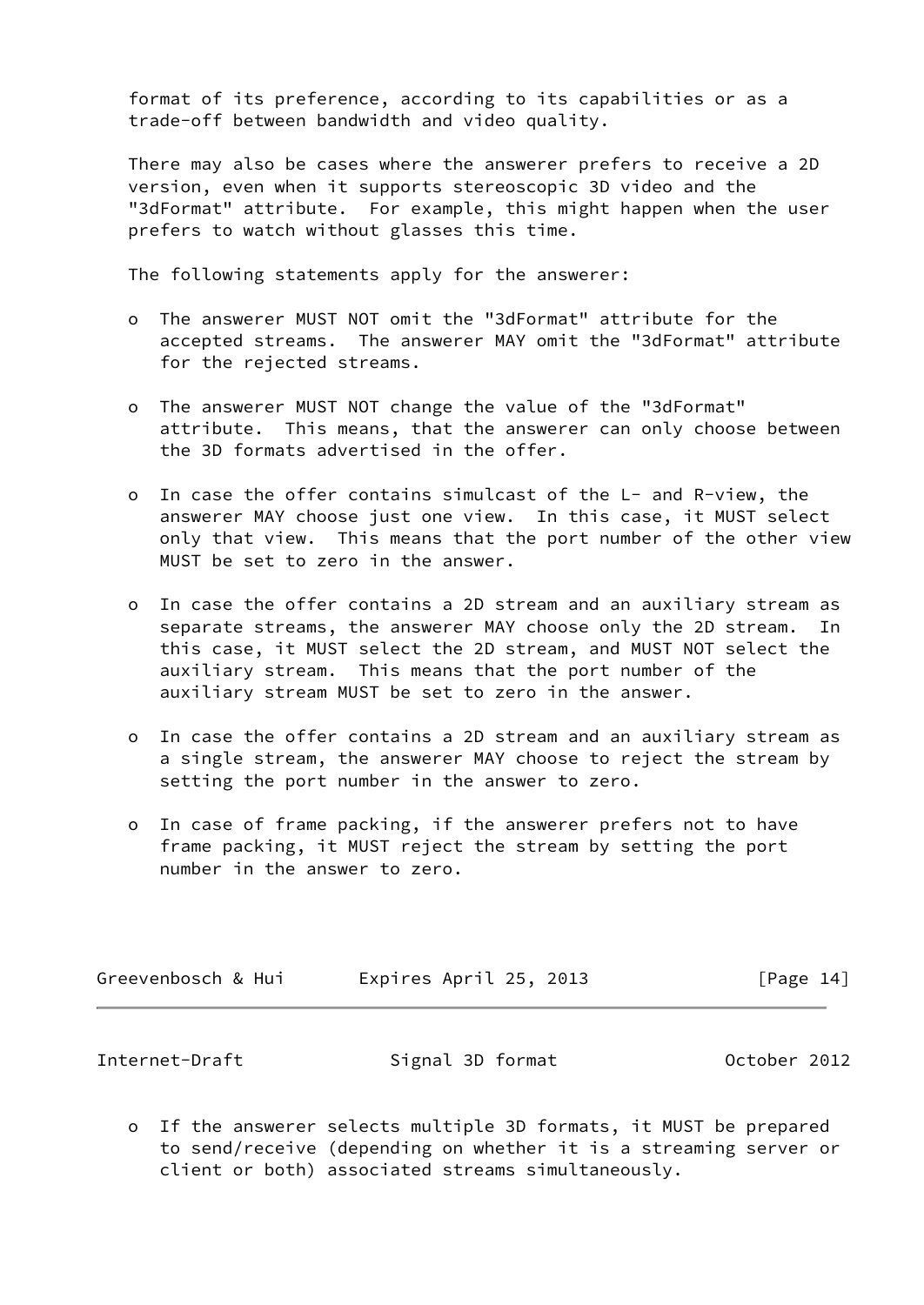The following statements apply for the offerer:

- o The offerer MUST check if the "3dFormat" attribute is included in the answer. If it is not, it SHOULD handle the answer as described in [Section 8](#page-17-0).
- o The offerer SHOULD list the 3D formats in order of preference.
- o When multiple 3D formats are selected, the offerer MAY initiate all associated streams. Alternatively, it MAY update its offer with a reduced number of 3D formats.
- o If all 3D formats have been rejected, the offerer MAY issue a new offer with 2D video instead.
- o If only an auxiliary stream is selected in the answer, the offerer SHOULD update its offer with only the associated 2D video stream. Alternatively, it MAY update its offer advertising another 3D format.

Greevenbosch & Hui Fxpires April 25, 2013 [Page 15]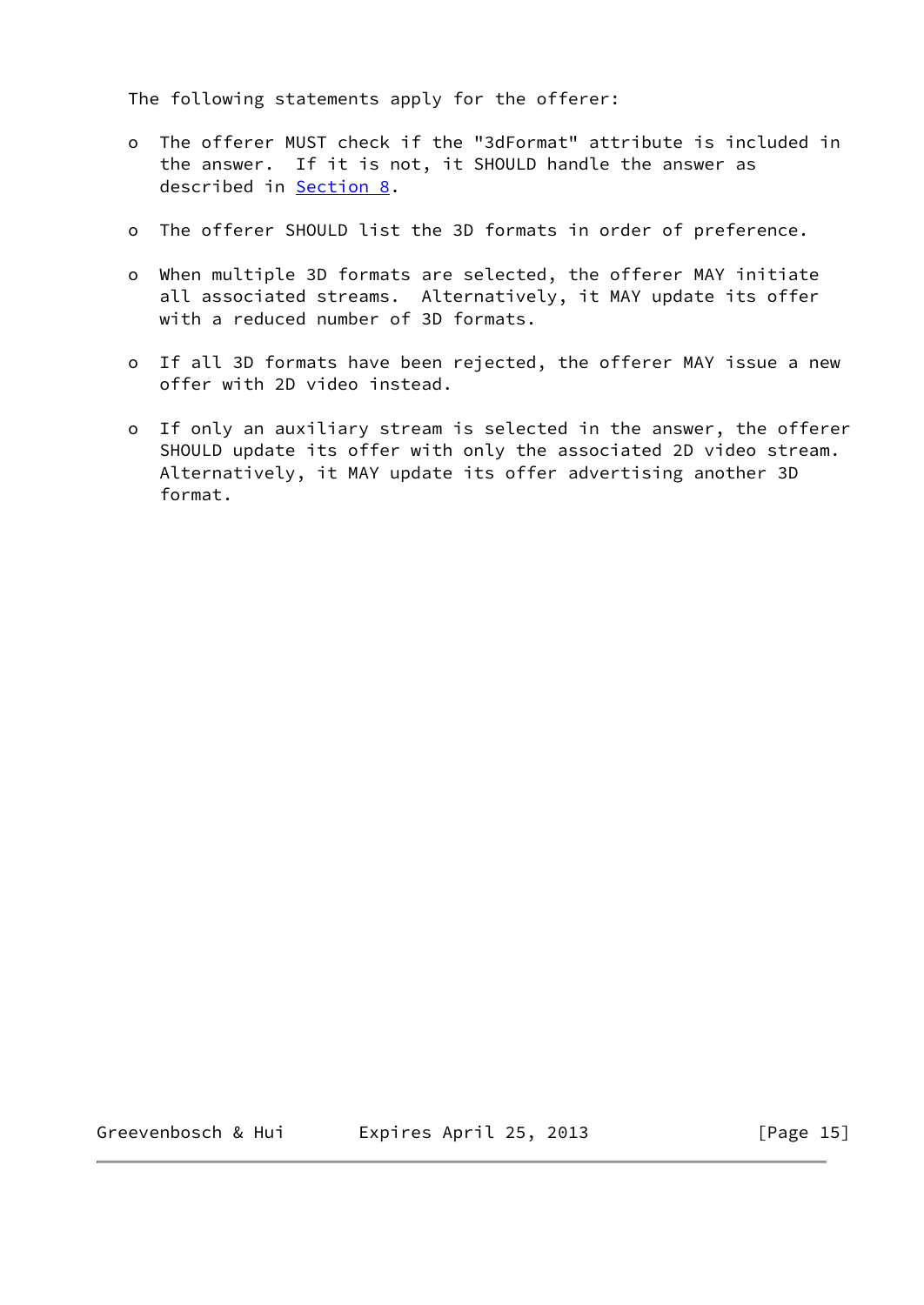#### <span id="page-17-1"></span><span id="page-17-0"></span>[8](#page-17-0). SDP offer/answer without 3D support

 Since a legacy answerer does not support the "3dFormat" attribute, it might reject the offer. In this case the offerer MAY send a new offer with only a 2D video stream.

 On the other hand, it is also possible that the legacy answerer accepts the offer but omits the "3dFormat" attribute in the answer. In this case the offerer is able to deduct that the answerer is a legacy answerer without 3D support. In the following subsections, we describe what the offerer still can do to provide a good user experience with a legacy answerer, for each of the 3D format styles. We assume that the offer was accepted, but a legacy answerer was detected.

#### <span id="page-17-2"></span>[8.1](#page-17-2). Frame packing

 In case the original offer contains frame packing, and the answer does not contain the "3dFormat" attribute, the offerer SHOULD treat that media stream as a 2D stream.

 Note: in some cases, the answerer may be a legacy device that is capable of rendering a frame packed 3D stream, but does not understand the "3dFormat" attribute. For example, the user may be able to switch manually to 3D. Therefore, the server MAY stream the frame packed video as it is.

<span id="page-17-3"></span>[8.2](#page-17-3). 2D and auxiliary as a single stream

 If the original offer contains a 2D video and an auxiliary video in a single stream, and the answer does not contain the "3dFormat" attribute, the offerer SHOULD treat that media stream as a 2D stream.

<span id="page-17-4"></span>[8.3](#page-17-4). 2D and auxiliary as two separate streams

 When the offerer sends an offer to a legacy answerer, and the offer contains a 2D video and an auxiliary video in two separate streams, there are the following possibilities:

- o If the answerer selects only the 2D video stream then 2D video streaming can be done as agreed.
- o If the answerer selects only the auxiliary video, the offerer MAY treat that stream as a 2D video stream. If it does not, the offerer SHOULD update its offer without the auxiliary video.
- o If the answerer selects both video streams, but omits the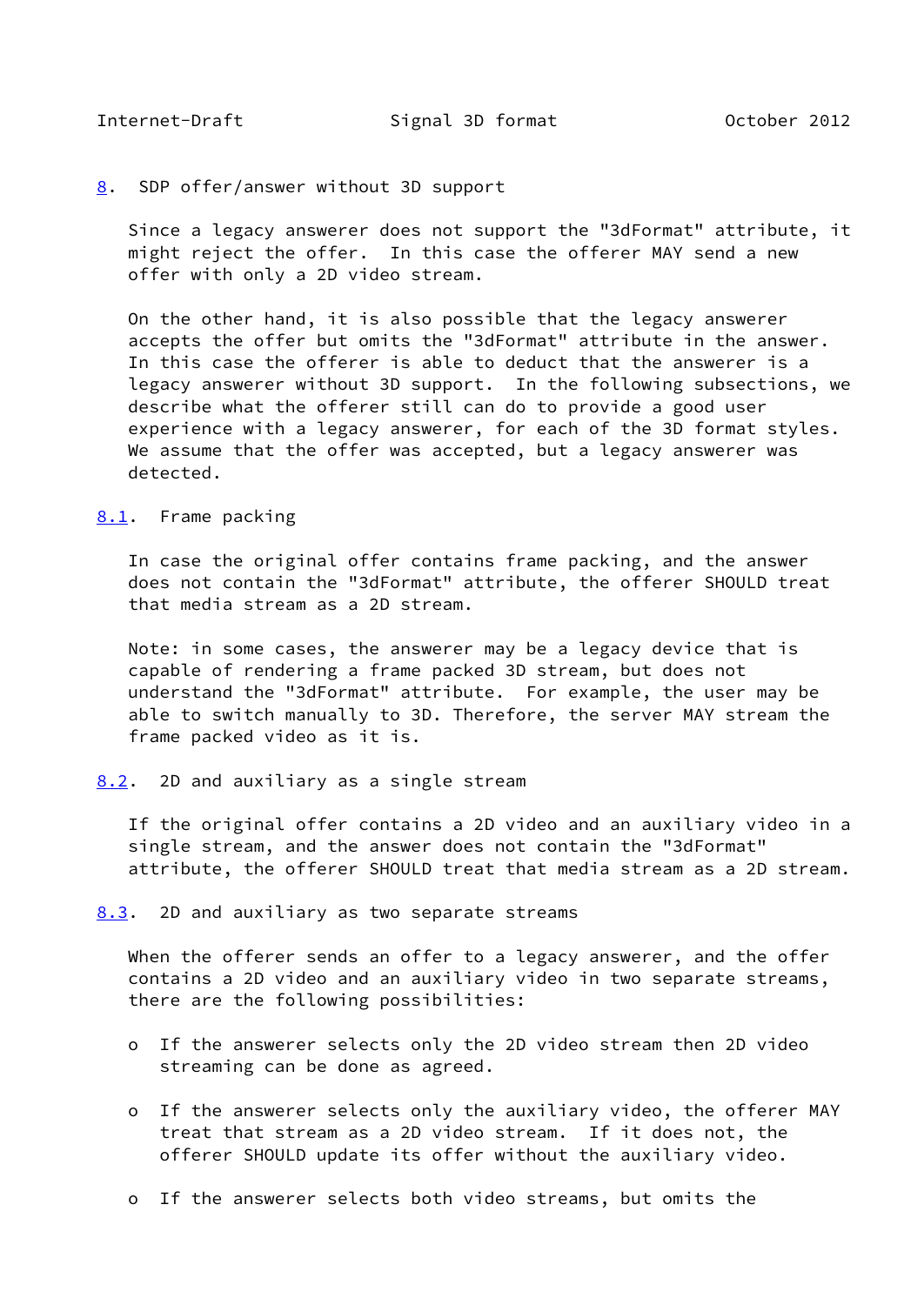"3dFormat" attribute, the offerer MAY update its offer without the

| Greevenbosch & Hui | Expires April 25, 2013 | [Page 16] |
|--------------------|------------------------|-----------|
|--------------------|------------------------|-----------|

<span id="page-18-1"></span>Internet-Draft Signal 3D format October 2012

auxiliary video.

 In case the offerer updates its offer by setting the port for auxiliary video to zero, it MUST NOT include the "3dFormat" attribute or use "3DS" grouping for the 2D stream.

<span id="page-18-0"></span>[8.4](#page-18-0). Simulcast of L- and R-views

When the offerer sends an offer to simulcast the L- and R-view to the legacy answerer, we have the following possibilities:

- o If the answerer selects only one video stream, the offerer MAY stream the 2D video as agreed.
- o If the answerer selects both video streams, but omits the "3dFormat" attribute, the offerer MAY update its offer with only the L- or the R-stream.

 In case the offerer updates its offer with only the L- or R-stream by setting one of the ports to zero, it MUST NOT include the "3dFormat" attribute or use "3DS" grouping for the offered stream.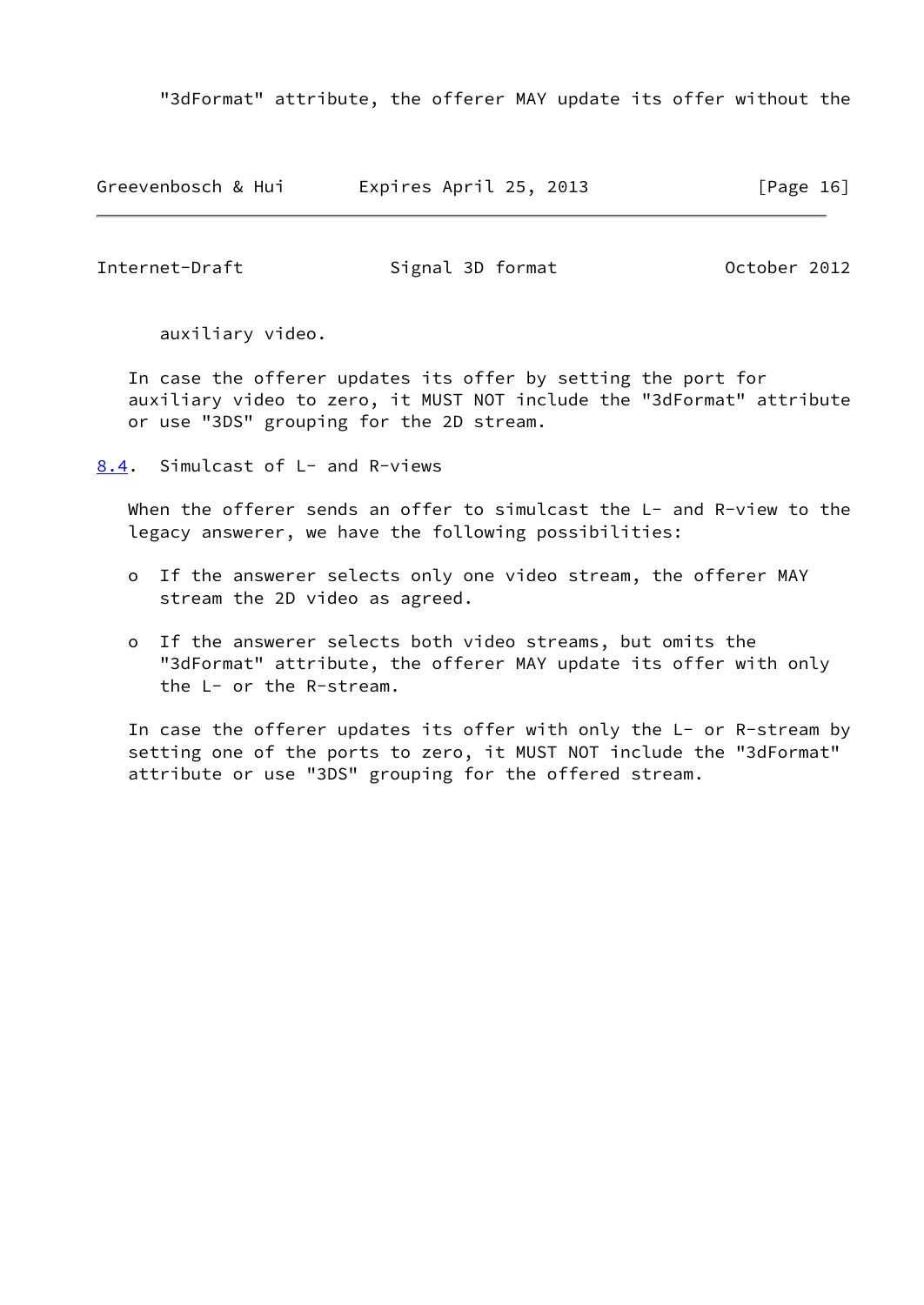$[Page 17]$ 

<span id="page-19-1"></span>Internet-Draft Signal 3D format October 2012

### <span id="page-19-0"></span>[9](#page-19-0). Examples

<span id="page-19-2"></span>[9.1](#page-19-2). One single frame compatible stream

 The following is an example of an SDP description of a session which contains a single stream, in which the L- and R-streams are packed, in side by side fashion.

> $v=0$  o=Alice 2890844526 2890842807 IN IP4 131.163.72.4 s=The technology of 3D-TV c=IN IP4 131.164.74.2 t=0 0 m=video 49170 RTP/AVP 99 a=rtpmap:99 H264/90000 a=3dFormat:FP SbS m=audio 52890 RTP/AVP 10 a=rtpmap:10 L16/16000/2

<span id="page-19-3"></span>[9.2](#page-19-3). Two separate streams

 The following is an example of an SDP description of a session with an audio stream, an L-stream and an R-stream.

> $v=0$  o=Alice 2890844526 2890842807 IN IP4 131.163.72.4 s=The technology of 3D-TV c=IN IP4 131.164.74.2 t=0 0 a=group:3DS 1 2 m=video 49170 RTP/AVP 99 a=rtpmap:99 H264/90000 a=3dFormat:SC L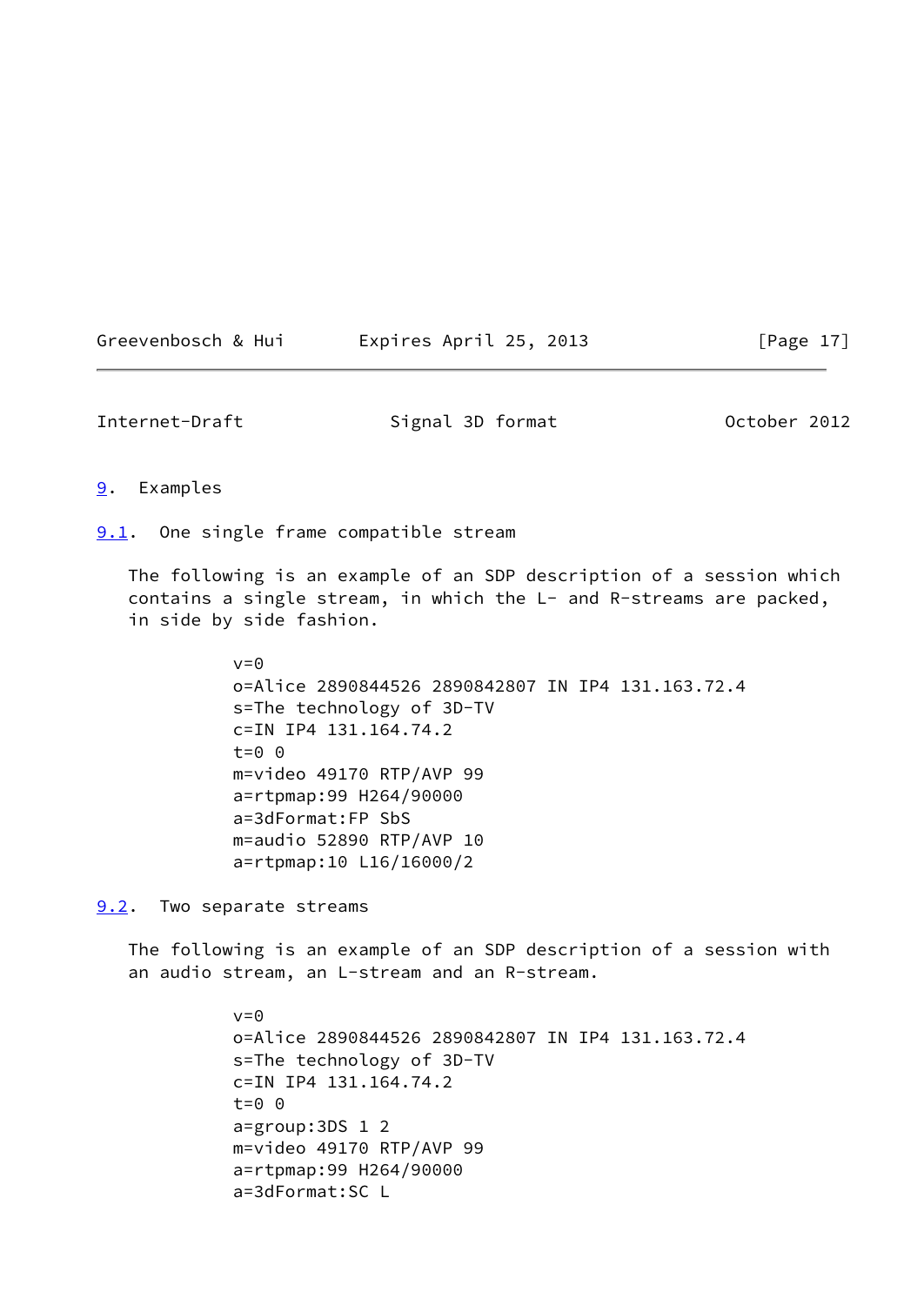$a = mid:1$  m=video 49172 RTP/AVP 101 a=rtpmap:101 H264/90000 a=3dFormat:SC R a=mid:2 m=audio 52890 RTP/AVP 10 a=rtpmap:10 L16/16000/2

<span id="page-20-0"></span>[9.3](#page-20-0). C-stream and depth map stream

 The following is an example of an SDP description of a session with an audio stream, a C-stream and a depth map stream.

| Greevenbosch & Hui | Expires April 25, 2013 | [Page 18] |
|--------------------|------------------------|-----------|
|--------------------|------------------------|-----------|

<span id="page-20-2"></span>Internet-Draft Signal 3D format October 2012

 $v = \Theta$  o=Alice 2890844526 2890842807 IN IP4 131.163.72.4 s=The technology of 3D-TV c=IN IP4 131.164.74.2 t=0 0 a=group:3DS 1 2 m=video 49170 RTP/AVP 99 a=rtpmap:99 H264/90000 a=3dFormat:2DA C  $a = mid:1$  m=video 49172 RTP/AVP 101 a=rtpmap:101 H264/90000 a=3dFormat:2DA D  $a = mid:2$  m=audio 52890 RTP/AVP 10 a=rtpmap:10 L16/16000/2

<span id="page-20-1"></span>[9.4](#page-20-1). Stereoscopic 3D video with two different formats

 In the following example, there are two different formats for stereoscopic 3D video. One consists of stream 1 (C-stream) and stream 2 (parallax map stream), whereas the other consists of stream 3 (L-stream) and stream 4 (R-stream). There also is an audio stream, which can be used with both formats.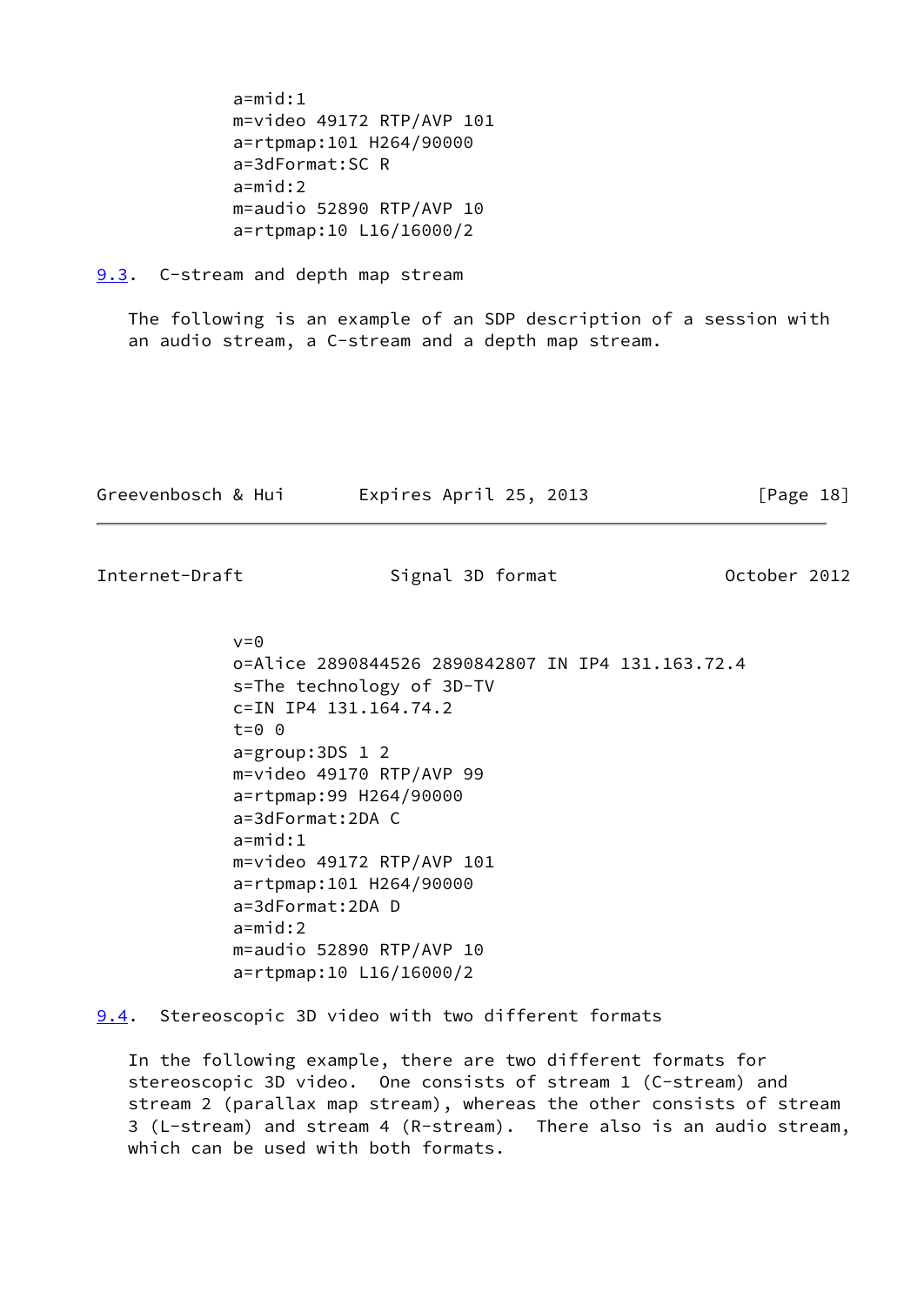Greevenbosch & Hui Fxpires April 25, 2013 [Page 19]

Internet-Draft Signal 3D format October 2012

 $v=0$  o=Alice 2890844526 2890842807 IN IP4 131.163.72.4 s=The technology of 3D-TV c=IN IP4 131.164.74.2 t=0 0 a=group:3DS 1 2 a=group:3DS 3 4 m=video 49170 RTP/AVP 99 a=rtpmap:99 H264/90000 a=3dFormat:2DA C a=mid:1 m=video 49172 RTP/AVP 101 a=rtpmap:101 H264/90000 a=3dFormat:2DA P a=mid:2 m=video 49174 RTP/AVP 103 a=rtpmap:103 H264/90000 a=3dFormat:SC L a=mid:3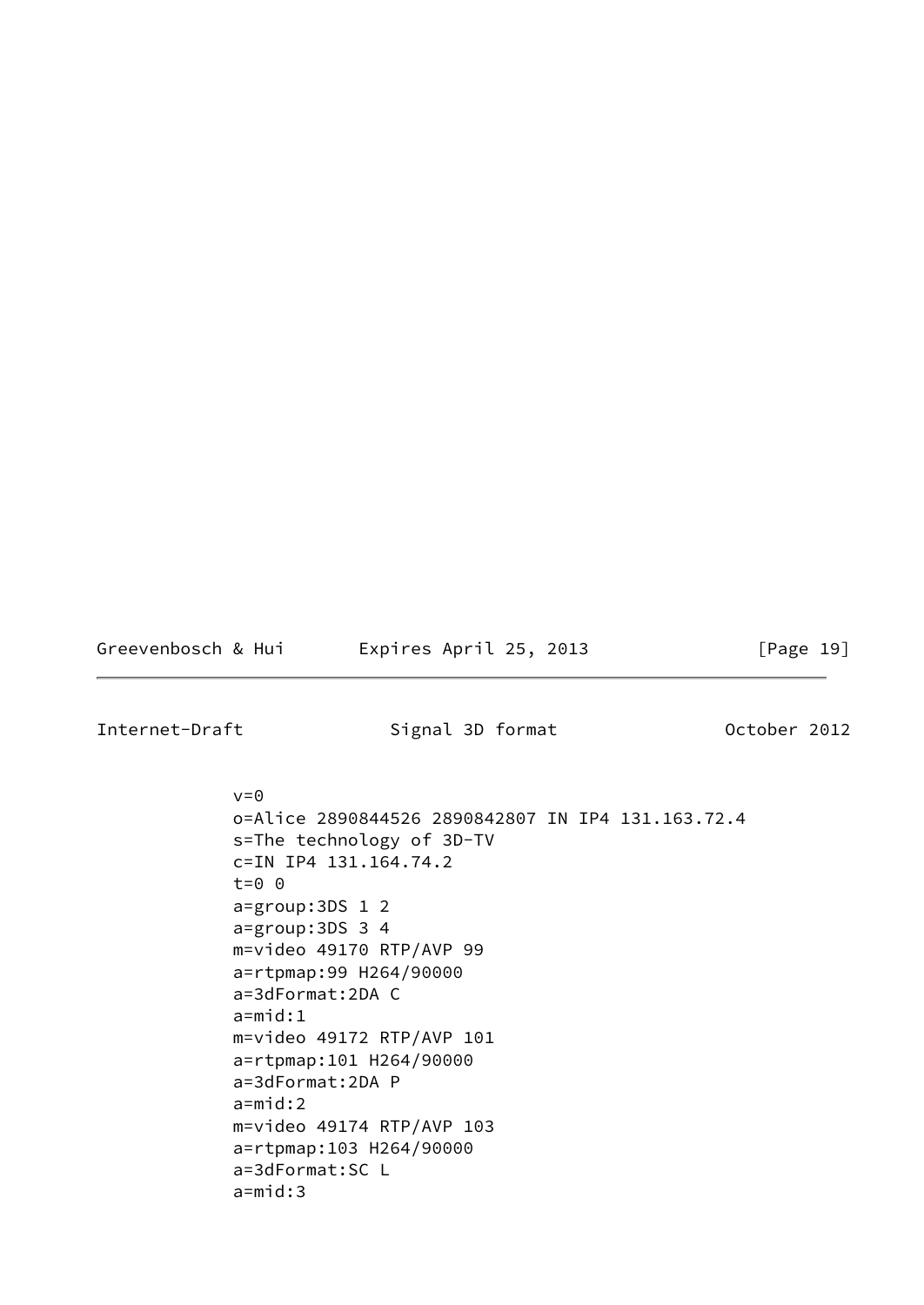m=video 49176 RTP/AVP 105 a=rtpmap:105 H264/90000 a=3dFormat:SC R a=mid:4 m=audio 52890 RTP/AVP 10 a=rtpmap:10 L16/16000/2

<span id="page-22-1"></span><span id="page-22-0"></span>

| Greevenbosch & Hui                                                        | Expires April 25, 2013                                                                                                                                                                                       | [Page 20]    |
|---------------------------------------------------------------------------|--------------------------------------------------------------------------------------------------------------------------------------------------------------------------------------------------------------|--------------|
| Internet-Draft                                                            | Signal 3D format                                                                                                                                                                                             | October 2012 |
| 10.                                                                       | Formal ABNF grammar of the "3dFormat" attribute                                                                                                                                                              |              |
| attribute.                                                                | This section contains the formal ABNF grammar of the "3dFormat"                                                                                                                                              |              |
| 3dFormat-attribute<br>formatType<br>formatType-extension<br>componentType | = "a=3dFormat:" formatType componentType<br>= "FP"/"SC"/"2DA"/formatType-extension<br>$=$ token<br>$=$ "C"/"CD"/"ChB"/"CP"/"D"/"L"/"LD"/<br>"LIL"/"LP"/"P"/"R"/"SbS"/"Seq"/"TaB"/<br>componentType-extension |              |
| $componentType-extension = token$                                         |                                                                                                                                                                                                              |              |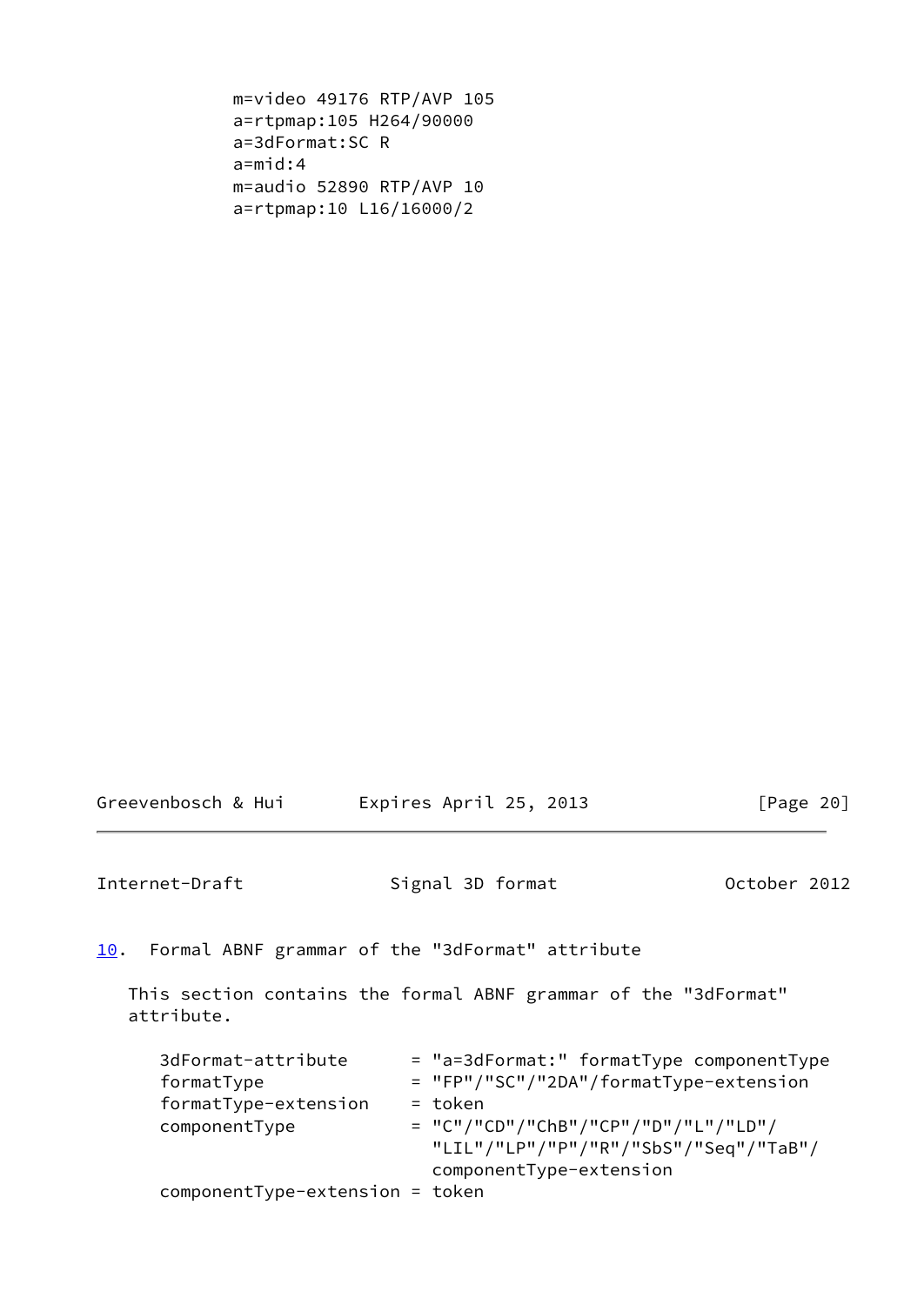| Greevenbosch & Hui | Expires April 25, 2013 | [Page 21] |
|--------------------|------------------------|-----------|
|--------------------|------------------------|-----------|

<span id="page-23-1"></span>Internet-Draft Signal 3D format 6 0ctober 2012

<span id="page-23-0"></span>[11.](#page-23-0) Security Considerations

 The authors foresee no security issues in addition to those already listed in [[RFC4566](https://datatracker.ietf.org/doc/pdf/rfc4566)].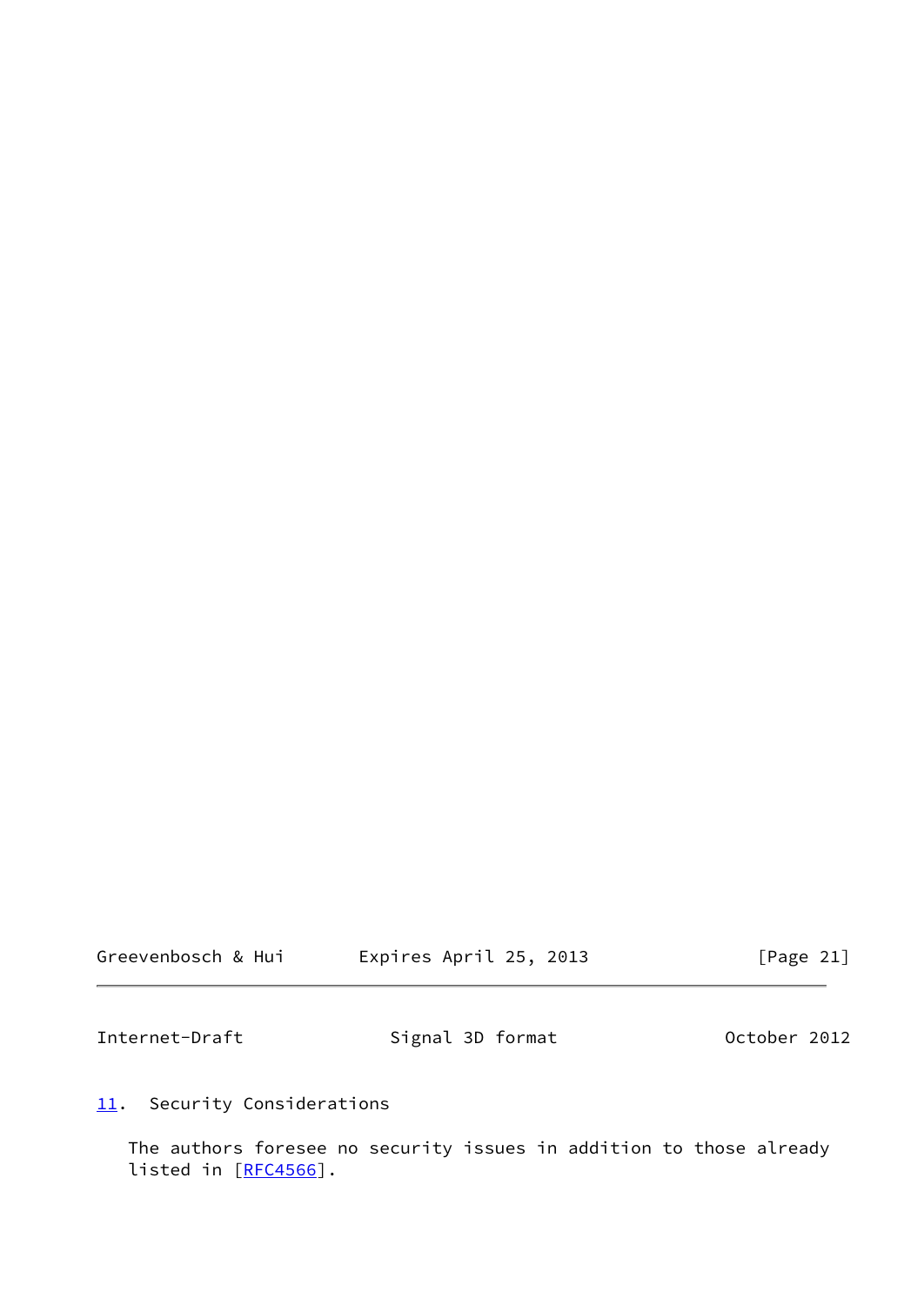Greevenbosch & Hui Fxpires April 25, 2013 [Page 22]

<span id="page-24-0"></span>Internet-Draft Signal 3D format 6 0ctober 2012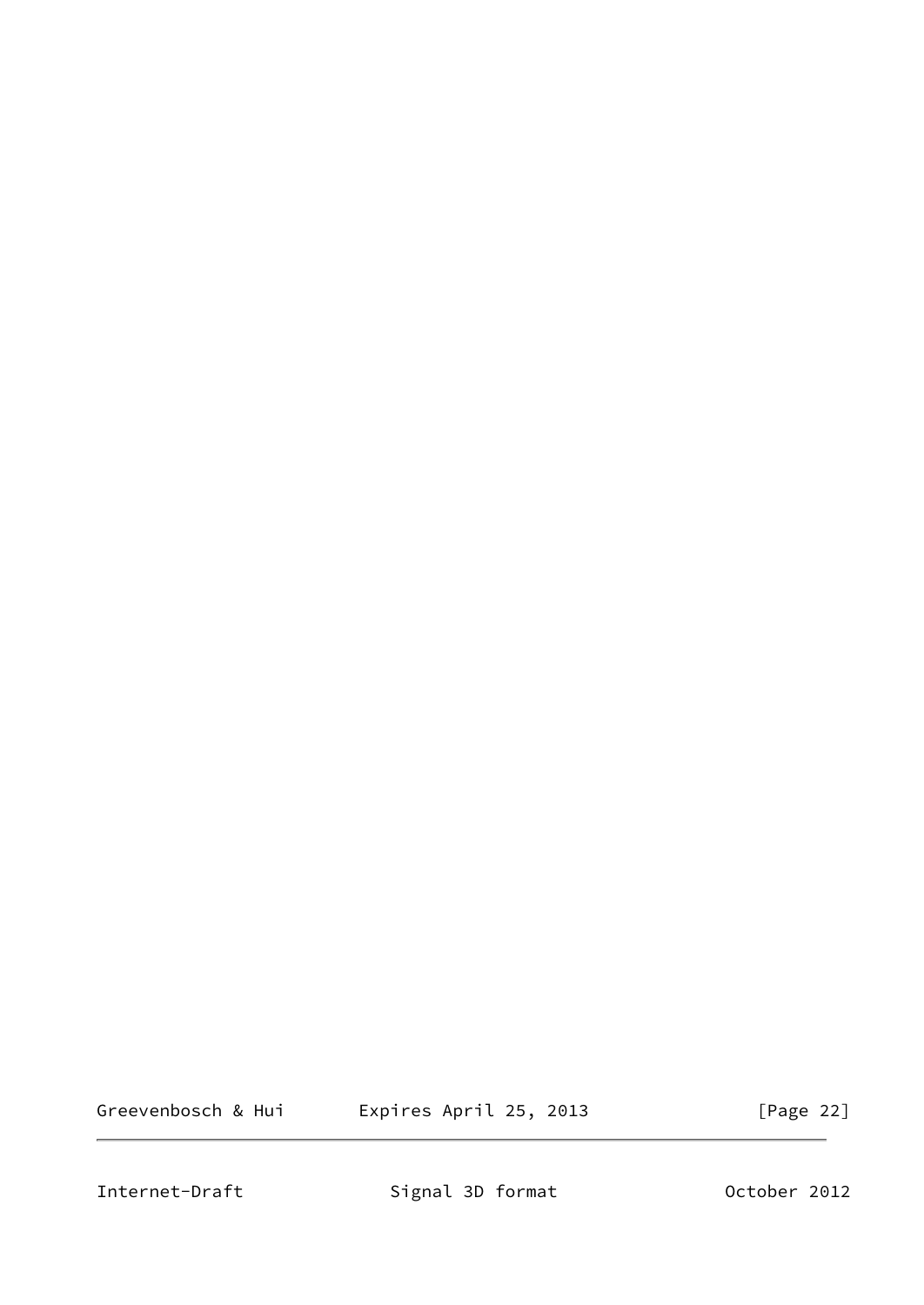### <span id="page-25-0"></span>[12.](#page-25-0) IANA Considerations

### <span id="page-25-1"></span>[12.1](#page-25-1). "3dFormat" attribute

Following the guidelines in  $[RFC4566]$  $[RFC4566]$ , the SDP attribute has to be registered at IANA:

- o Contact name/email: authors of this RFC
- o Attribute name: 3dFormat
- o Long-form attribute name: Attribute for signalling the format of a stereoscopic 3D video carried in the media stream(s).
- o Type of attribute: media level
- o Subject to charset: no

 The "3dFormat" SDP media-level attribute is used to signal the format of stereoscopic 3D video, carried in one or more media stream(s).

The attribute has the following syntax:

a=3dFormat:<Format Type> <Component Type>

 The <Format Type> indicates the format type of the stereoscopic 3D video carried in the media stream(s). It indicates whether the stereoscopic 3D video is frame packed, simulcast or consists of a 2D video stream and an auxiliary stream. The <Format Type> can have the following values (as indicated between the quotes):

| "FP"  | frame packed     |
|-------|------------------|
| "SC"  | simulcast        |
| "2DA" | $2D + auxiliary$ |

 The <Component Type> indicates the type of the video component, which is a constituent element of the stereoscopic 3D video. It can have the following values: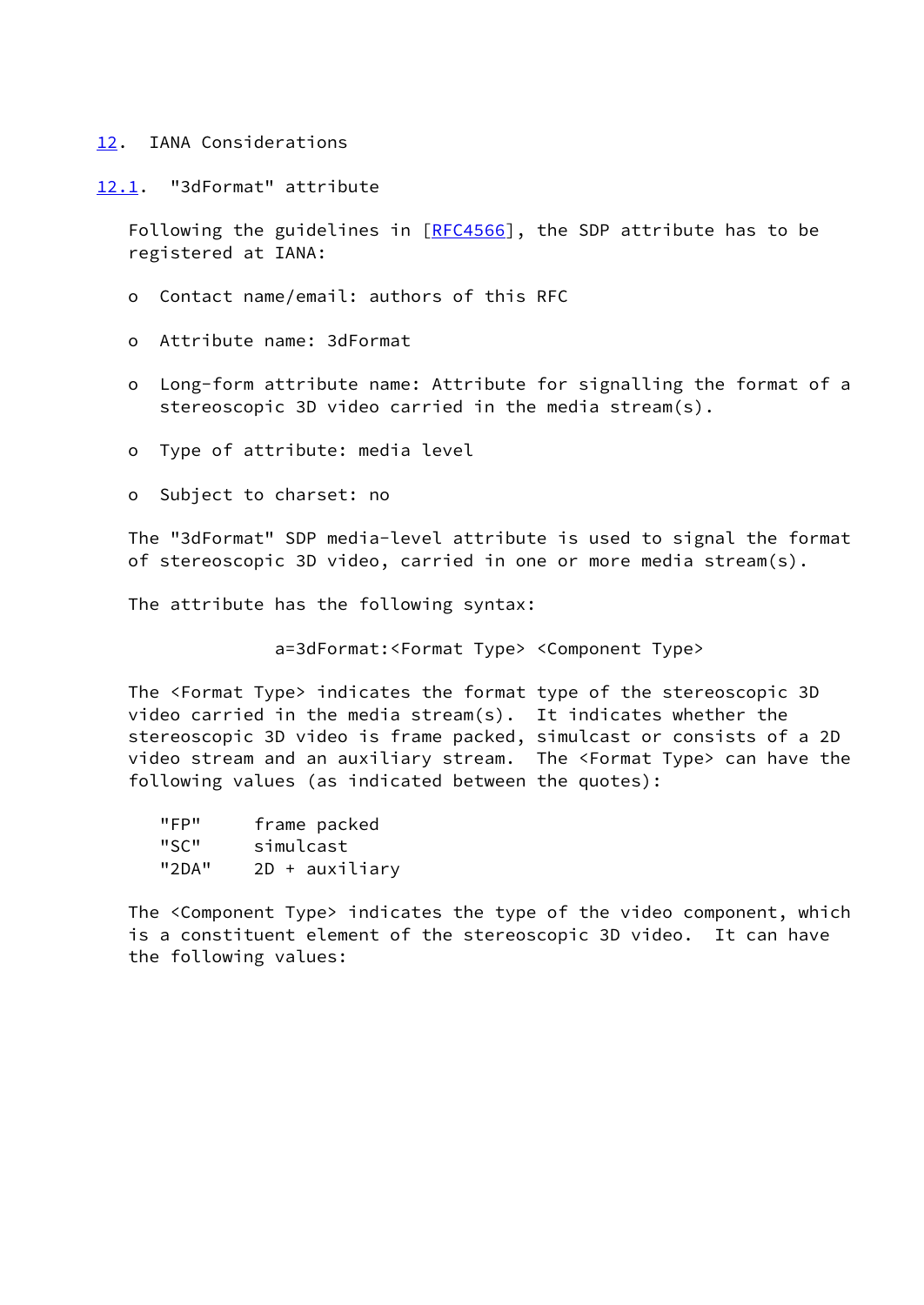<span id="page-26-1"></span>Internet-Draft Signal 3D format October 2012

| "C"     | centre view                  |
|---------|------------------------------|
| "CD"    | centre view and depth map    |
| "ChB"   | checkerboard                 |
| "CP"    | centre view and parallax map |
| יים"    | depth map                    |
| 11   11 | left view                    |
| "LD"    | left view and depth map      |
| "LIL"   | line interleaved             |
| "LP"    | left view and parallax map   |
| "P"     | parallax map                 |
| "R"     | right view                   |
| "SbS"   | side by side                 |
| "Seq"   | frame sequential             |
| "TaB"   | top and bottom               |
|         |                              |

<span id="page-26-0"></span>[12.2](#page-26-0). "3DS" value for "group" semantics

Following the standards action policy from [[RFC5226\]](https://datatracker.ietf.org/doc/pdf/rfc5226), the following semantics have to be registered with IANA in the "Semantics for the "group" SDP Attribute" registry under "SDP Parameters":

| ----------------+-------+------------<br>Semantics   Token   Reference  <br>----------------+-------+------------ |  |  |
|-------------------------------------------------------------------------------------------------------------------|--|--|
| 3D synchronised   3DS   this RFC                                                                                  |  |  |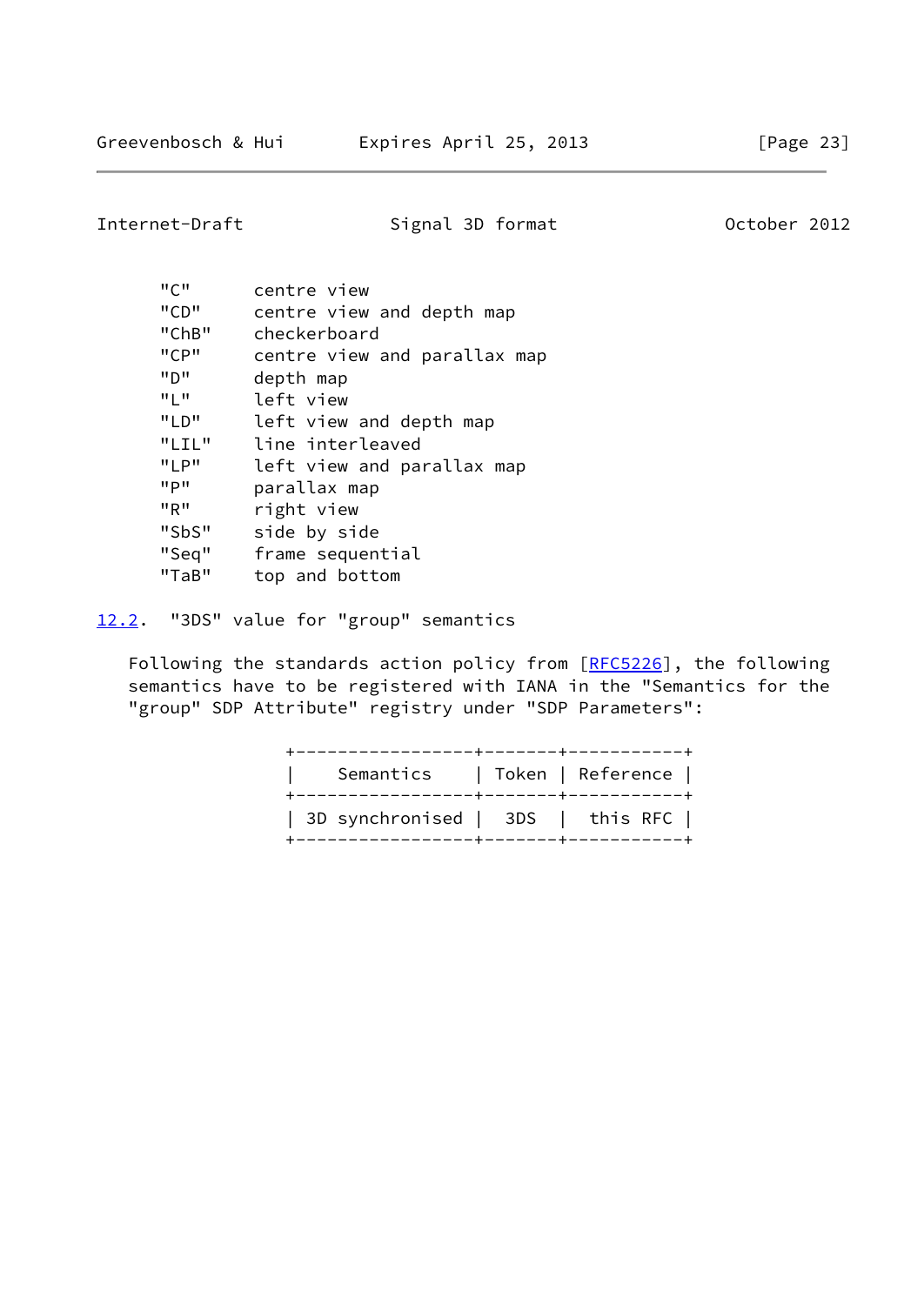Greevenbosch & Hui Fxpires April 25, 2013 [Page 24]

<span id="page-27-1"></span>Internet-Draft Signal 3D format October 2012

# <span id="page-27-0"></span>[13.](#page-27-0) Acknowledgements

 The authors would like to thank Stephen Botzko, Imed Bouazizi, Pedro Capelastegui, Roni Even, Miguel Garcia, Ted Hardie, Jonathan Lennox, Yue Peiyu and Tian Linyi for their review comments.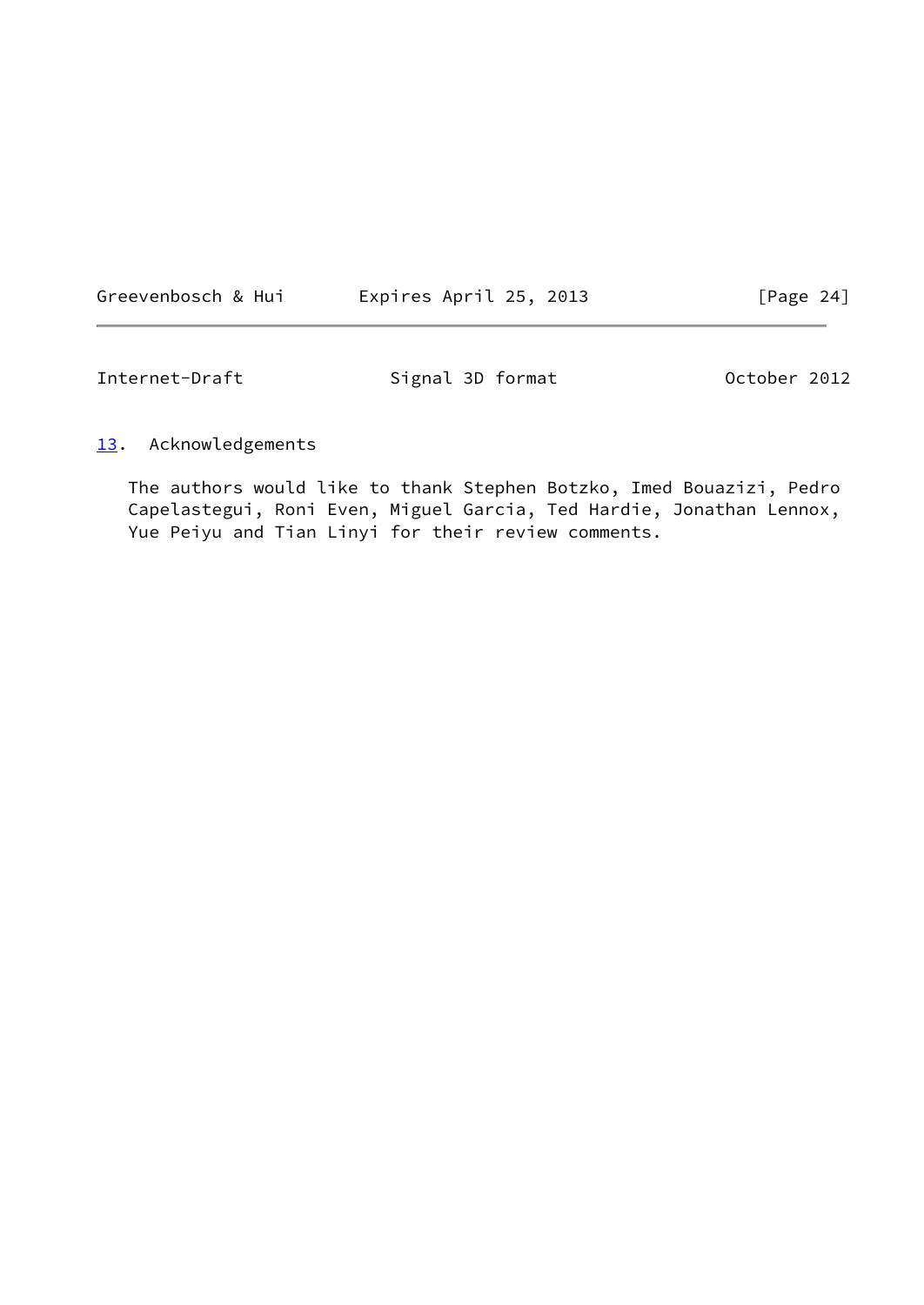### Greevenbosch & Hui Expires April 25, 2013 [Page 25]

<span id="page-28-1"></span>Internet-Draft Signal 3D format October 2012

- <span id="page-28-2"></span><span id="page-28-0"></span>[14.](#page-28-0) Normative References
	- [HDMIv1.4a]

HDMI, "HDMI Specification Version 1.4a", March 2010.

[ISO/IEC 23002-3]

 MPEG, "MPEG video technologies part 3: Representation of auxiliary video and supplemental information", ISO/IEC FDIS 23002-3:2007(E), December 2002.

- [ISO/IEC 14496-10] MPEG, "H.264/MPEG-4 Part 10: Advanced video coding for generic audiovisual services", ISO/IEC FDIS 14496-10:2010, March 2010.
- [RFC2119] Bradner, S., "Key words for use in RFCs to Indicate Requirement Levels", [BCP 14](https://datatracker.ietf.org/doc/pdf/bcp14), [RFC 2119](https://datatracker.ietf.org/doc/pdf/rfc2119), March 1997.
- [RFC3264] Rosenberg, J. and H. Schulzrinne, "An Offer/Answer Model with Session Description Protocol (SDP)", [RFC 3264](https://datatracker.ietf.org/doc/pdf/rfc3264), June 2002.
- [RFC4566] Handley, M., Jacobson, V., and C. Perkins, "SDP: Session Description Protocol", [RFC 4566](https://datatracker.ietf.org/doc/pdf/rfc4566), July 2006.
- [RFC5226] Narten, T. and H. Alvestrand, "Guidelines for Writing an IANA Considerations Section in RFCs", [BCP 26](https://datatracker.ietf.org/doc/pdf/bcp26), [RFC 5226](https://datatracker.ietf.org/doc/pdf/rfc5226), May 2008.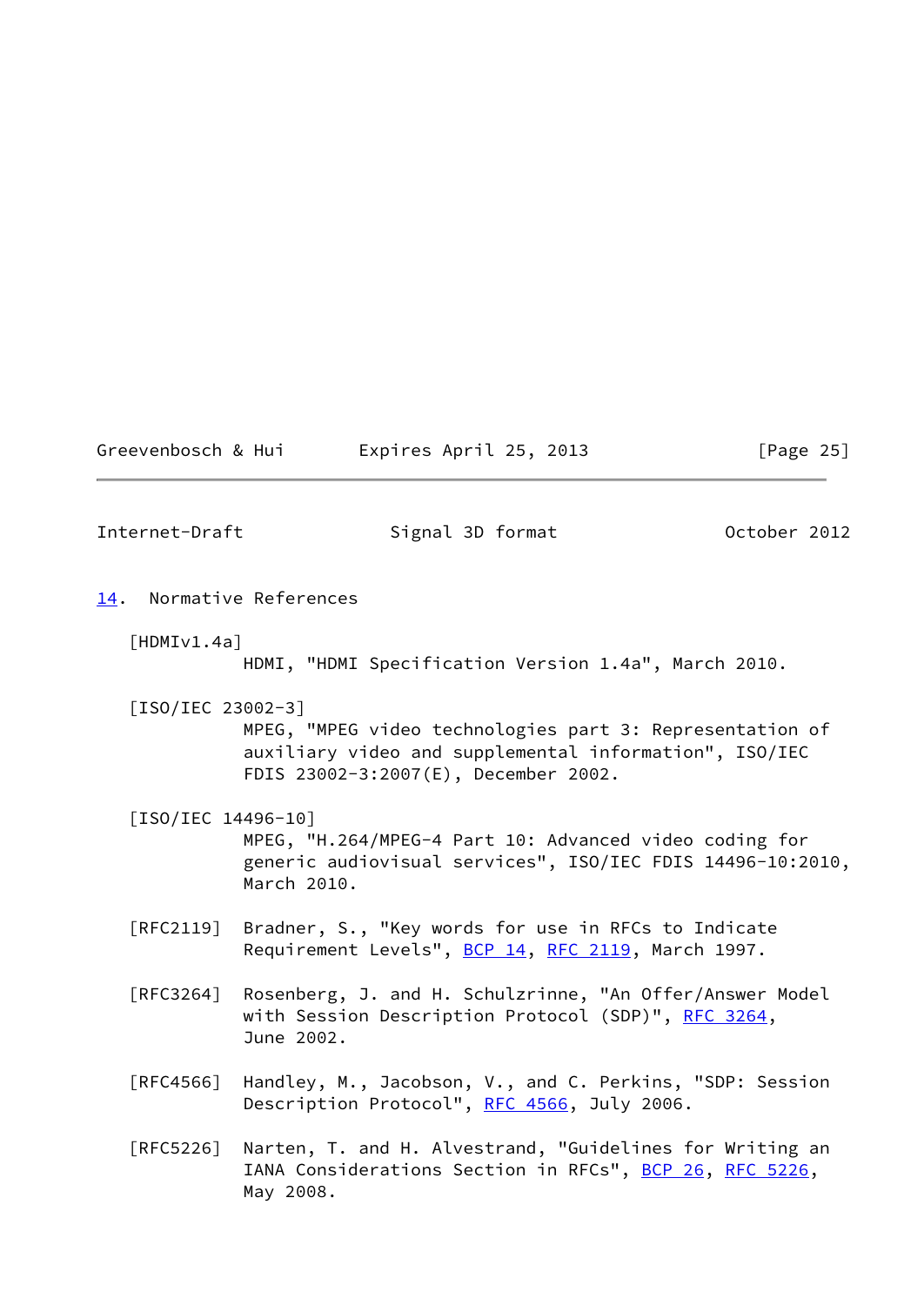[RFC5888] Camarillo, G. and H. Schulzrinne, "The Session Description Protocol (SDP) Grouping Framework", [RFC 5888,](https://datatracker.ietf.org/doc/pdf/rfc5888) June 2010.

Greevenbosch & Hui Fxpires April 25, 2013 [Page 26]

<span id="page-29-0"></span>Internet-Draft Signal 3D format October 2012

Authors' Addresses

 Bert Greevenbosch Huawei Technologies Co., Ltd. Huawei Industrial Base Bantian, Longgang District Shenzhen 518129 P.R. China

 Phone: +86-755-28978088 Email: bert.greevenbosch@huawei.com

 Hui Yu Huawei Technologies Co., Ltd. Huawei Nanjing R&D Center 101 Software Avenue Yuhuatai District Nanjing 210012 P.R. China